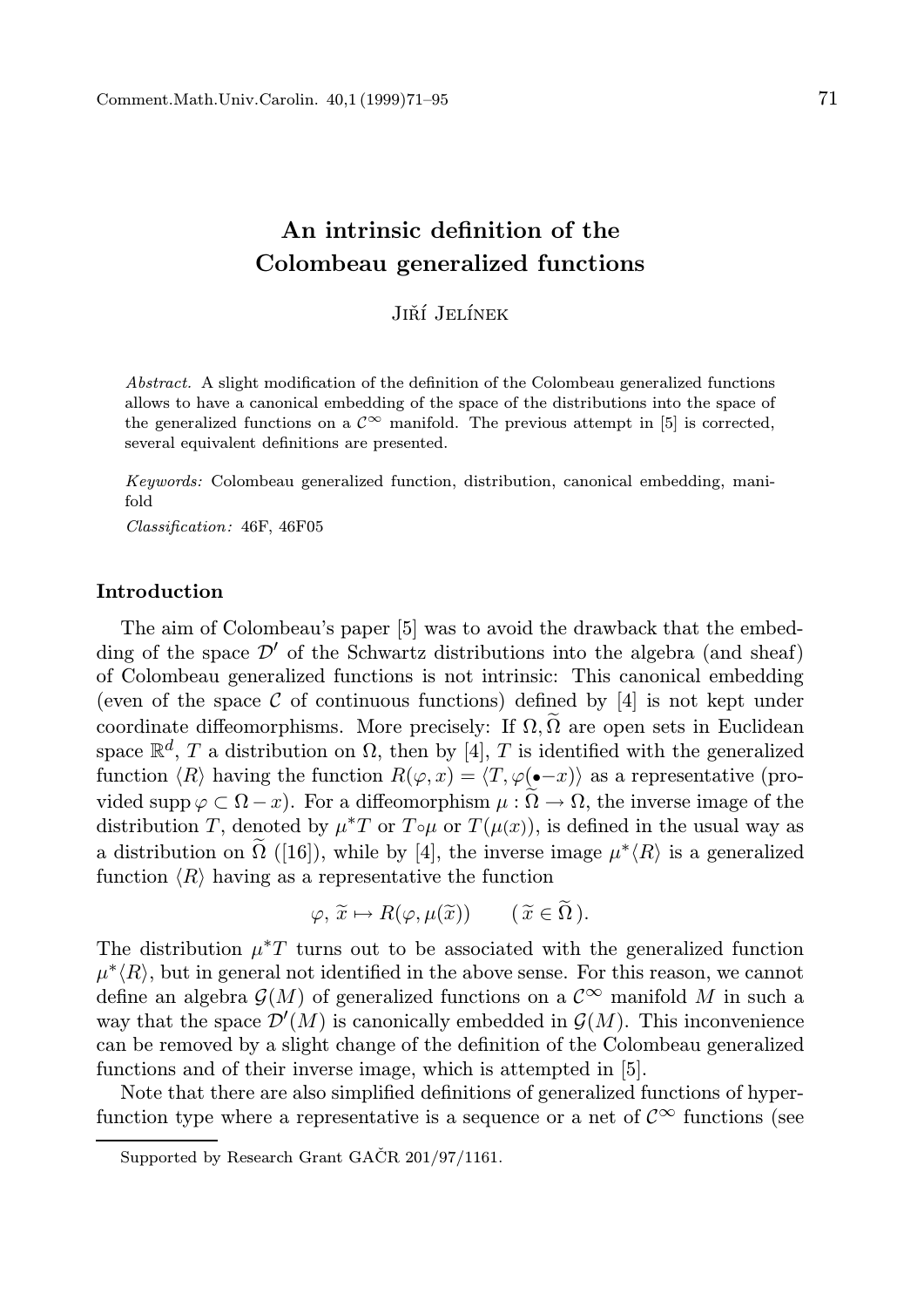### 72 J. Jel´ınek

[15], [9]). With these definitions,  $\mathcal{C}^{\infty}$  sheaf morphisms can be easily extended to generalized functions and the generalized functions can be easily defined on a  $\mathcal{C}^{\infty}$ manifold. There are embeddings of  $\mathcal{D}'$  into such a space of generalized functions, however no embedding is canonical. One cannot agree completely with a remark in [15] referring to [1] that there is no need for a canonical embedding, since in applications it matters to find a suitable embedding adapted to the problem considered. The existence of an embedding suitable for all applications would simplify the task. For instance in [15] it is proved in a rather complicated way that there is a sheaf morphism (in the category of linear spaces)  $\sigma : \mathcal{D}' \to \mathcal{G}$ identical on  $\mathcal{C}^{\infty}$  and such that the image of a distribution is associated with it. Certainly, the constructive proof in [15] gives more, but the only formulation does not ensure even that the product of a continuous function with a Dirac measure is preserved (up to the association).

In [15] it is said: for a sheaf morphism  $\sigma$  one cannot expect that it is compatible with the  $\mathcal{C}^{\infty}$  module structure nor that it commutes with the differentiation in all coordinates. As for the latter, we will see that in our case the canonical embedding is a sheaf morphism commuting with the differentiation and, of course, with coordinate diffeomorphisms. Moreover, thanks to the existence of the canonical embedding, it is possible to define for instance the Colombeau product of distributions on a manifold as it is done on  $\mathbb{R}^d$  in [11].

## Colombeau's definitions

In the following,  $\Omega$  will always be an open set in the Euclidean space  $\mathbb{R}^d$ .

**Notation 1** (by 
$$
[4]
$$
).

$$
\mathcal{A}_q(\mathbb{R}^d) := \{ \varphi \in \mathcal{D}(\mathbb{R}^d); \int \varphi = 1, \int \varphi(x) x^{\beta} dx = 0 \text{ for } \beta \in \mathbb{N}_0^d, 1 \leq |\beta| \leq q \},
$$
  

$$
\mathcal{A}_q(M) := \mathcal{A}_q \cap \mathcal{D}(M) \text{ for } M \subset \mathbb{R}^d.
$$

If there is no danger of misunderstanding, we write  $\mathcal{A}_q$  instead of  $\mathcal{A}_q(M)$ . We denote by  $A := A_0 - A_0$  and we do not introduce any special symbol for  $\mathcal{A}_q - \mathcal{A}_q \quad (q \neq 0).$ 

Originally, the notation  $\varphi_{\varepsilon}$  was used for the function

(1) 
$$
\varphi_{\varepsilon}(x) = \frac{1}{\varepsilon^{d}} \varphi\left(\frac{x}{\varepsilon}\right) \quad (\varepsilon \in [0,1]).
$$

In [5], this notion is replaced with  $\mathcal{C}^{\infty}$  bounded paths of functions  $(\varphi^{\varepsilon})_{\varepsilon \in [0,1]},$  $(\varphi^{\varepsilon} \in A_0)$ , and with the unbounded paths  $(\varphi_{\varepsilon})_{\varepsilon \in [0,1]},$  developed from it by  $\varphi_{\varepsilon}(x) = \frac{1}{\varepsilon^{d}} \varphi^{\varepsilon}(\frac{x}{\varepsilon})$ . We will accept this notation. There is another change in [5]:  $\mathcal{A}_q$  are no more sets of functions as above but sets of bounded paths satisfying

$$
\int x^{\alpha} \varphi^{\varepsilon}(x) dx = O(\varepsilon^{q}) \quad \text{if} \quad \alpha \in \mathbb{N}_0^d, 1 < |\alpha| \leq q, \ \varepsilon \searrow 0.
$$

Since we need both meanings of  $A_q$ , we keep Notation 1 above, used in [4], and unlike in [5] we introduce semi-norms  $a<sub>q</sub>$  as follows.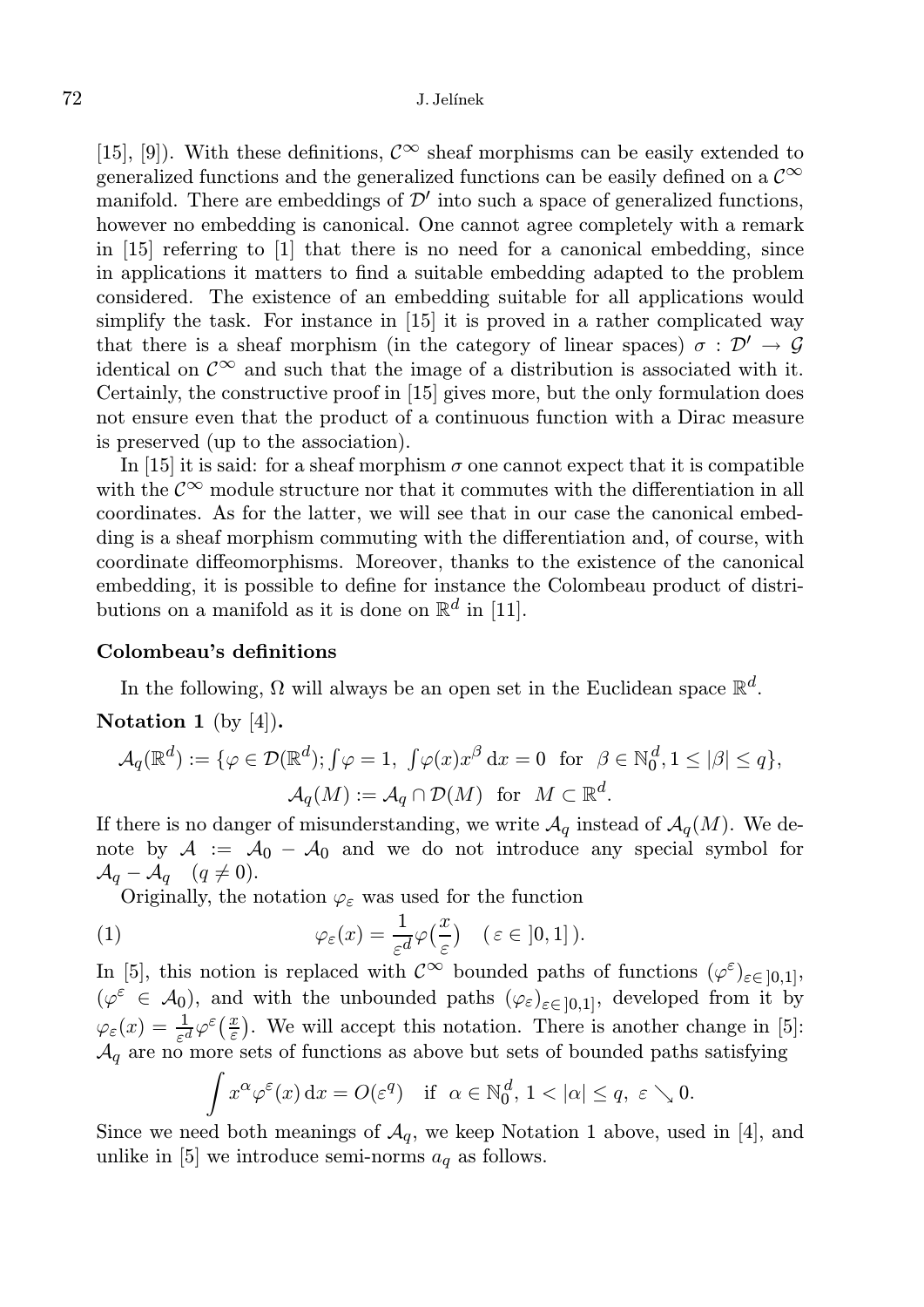Notation 2. For  $\varphi \in \mathcal{A}_0$ , we define

$$
a_q(\varphi) = \sup \left\{ \left| \int x^{\alpha} \varphi(x) dx \right|; \ \alpha \in \mathbb{N}_0^d, 1 < |\alpha| \le q \right\}
$$

So we have  $\mathcal{A}_q = \{ \varphi \in \mathcal{A}_0; a_q(\varphi) = 0 \}.$ 

A similar change is done in [5] with the definition of  $\mathcal{E}[\Omega]$ , too: the set  $\mathcal{E}[\Omega]$ containing the set of representatives  $\mathcal{E}_M[\Omega]$  is no more a set of functions  $R(\varphi, x)$ but the set of all  $\mathcal{C}^{\infty}$  maps  $\mathcal{R}(\Phi, x)$  into  $\mathbb{C}^{[0,1]}$  where  $\Phi = (\varphi^{\varepsilon})_{\varepsilon \in [0,1]}$  is a bounded path,  $x \in \Omega$  and

$$
\mathcal{R}(\Phi, x) = (R(\varphi_{\varepsilon}, x))_{0 < \varepsilon \le 1}.
$$

If it is the case (and if there is not a misunderstanding), then the formula define a one-to-one mapping  $\mathcal{R} \leftrightarrow \mathcal{R}$ , and there is no reason for accepting this change here:  $\mathcal{E}[\Omega]$  will stand for the space of functions  $R(\varphi, x)$  like in [4] and paths will only be used to define the moderate growth and other similar notions. However, unlike in [4] and as in [5],  $R(\varphi, x)$  are  $\mathcal{C}^{\infty}$  complex valued functions in both variables  $\varphi \in \mathcal{A}_0, x \in \Omega$  simultaneously. Other notions defined in [5], like the set of the moderate functions  $\mathcal{E}_M[\Omega] \subset \mathcal{E}[\Omega]$ , will be introduced or recalled later.

**3.** Now, if  $\mu : \widetilde{\Omega} \to \Omega$  is a diffeomorphism, a representative  $\widetilde{R}$  of the composition  $\langle R \rangle \circ \mu$  (i.e. of the inverse image  $\mu^* \langle R \rangle$ ) is defined in [5] by the formula

 $\widetilde{R}(\varphi_\varepsilon, \widetilde{x}) = R(\widetilde{\varphi_\varepsilon}, \mu(\widetilde{x}))$  $(\widetilde{x} \in \Omega),$ 

where  $\widetilde{\varphi_{\varepsilon}}$  is defined by a rather complicated formula in order to obtain a composition for the generalized functions equal to the classical one for the distributions. There is however an apparent inconsistency: R seems to depend on  $\varepsilon$ . In our new notation the formulas will be simpler and will not contain  $\varepsilon$ . Unfortunately there is a true inconsistency, too:  $\widetilde{\varphi_{\varepsilon}}$  depends on x and the definition of  $\mathcal{E}_M[\Omega]$ does not deal with test functions depending on  $x$  (i.e. on the second variable of R). As a consequence, it may happen that  $\widetilde{R}$  is not moderate even if R is. For instance, if  $\langle R \rangle$  is a constant generalized function on R with a representative  $R(\varphi, x) = \exp(i \exp \int |\varphi(x)|^2 dx)$ , then  $R \in \mathcal{E}_M[\Omega]$ , and one can check using formulas in [5] (see also (42) later) that, for arbitrary non-linear coordinate diffeomorphism  $\mu$ , the first derivative of  $R$  does not have a moderate growth. In order to correct it, we have to modify the definition of  $\mathcal{E}_M[\Omega]$  and, as consequence, to restrict the set of generalized functions only accepting those one which have moderate growth in all coordinate systems.

**Change 4** in notation. The representative which is denoted by  $R(\varphi, x)$  in [4] will be denoted by  $R(\varphi(-x), x)$  here. In other words, our notation  $R(\varphi, x)$  means what was denoted by  $R(\varphi(x+\bullet), x)$  in [4].

According to the definition of the null ideal  $\mathcal N$  in [4], only the values  $R(\varphi, x)$ matter for determining the generalized function  $\langle R \rangle$ , where supp  $\varphi$  is in an arbitrarily chosen neighborhood of 0. In our notation, only the values  $R(\varphi, x)$  matter where supp  $\varphi$  is in a neighborhood of the point x. So the values for supp  $\varphi \subset \Omega$ suffice and we can formulate the definition of  $\mathcal{E}[\Omega]$  as follows.

.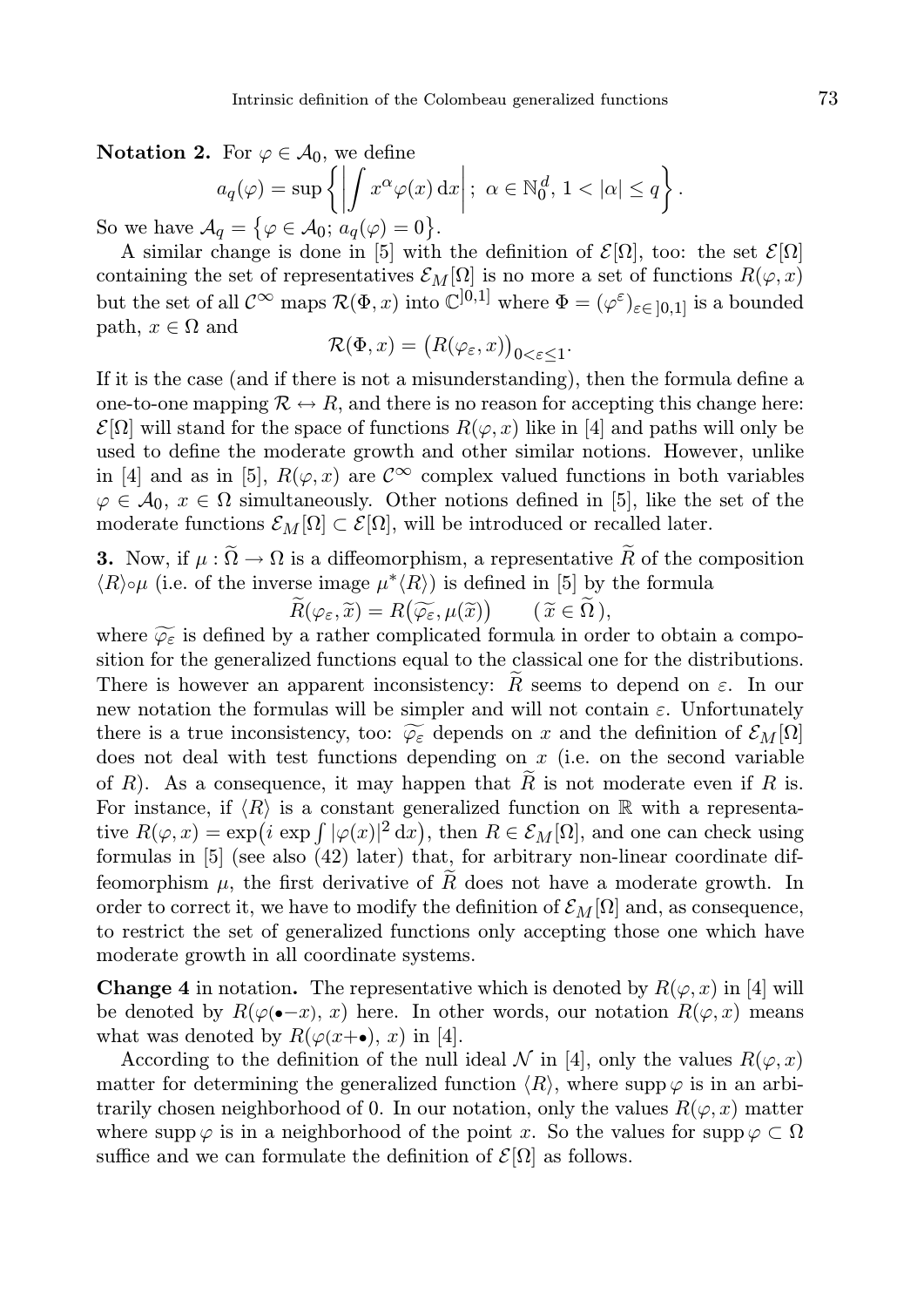#### 74 J. Jel´ınek

**Definition 5.**  $\Omega$  being an open set in  $\mathbb{R}^d$ , we define  $\mathcal{E}[\Omega]$  to be the set of all  $\mathcal{C}^{\infty}$ maps

$$
R: \mathcal{A}_0(\Omega) \times \Omega \to \mathbb{C}
$$
  

$$
\varphi, x \mapsto R(\varphi, x).
$$

Thus the test functions have their supports in  $\Omega$ . This is more natural and will simplify the definition of generalized functions on a  $\mathcal{C}^{\infty}$  manifolds: in this case  $\varphi$  will be defined on this manifold. With this change the embedding of  $\mathcal{D}'$ into G becomes simpler: if f is a distribution, then the function  $\varphi \mapsto \langle f, \varphi \rangle$  is a representative of f as a generalized function. However, some other notions become more complicated, the formula (1) for  $\varphi_{\varepsilon}$  is even useless in this simple form. Also, the notion of a constant generalized function becomes less natural (anyway, on a manifold this notion has no sense) and the definition of the derivative becomes more complicated. For this reason, we are introducing the notation  $(R)_{\varepsilon}$  replacing the notation (1).

**Notation 6.** If  $R \in \mathcal{E}[\Omega]$ , we denote by  $(R)_{\varepsilon}$  or simpler  $R_{\varepsilon}$ , if there is no danger of misunderstanding, the function defined on a part of  $\mathcal{A}_0(\mathbb{R}^d) \times \Omega$  by

$$
R_{\varepsilon}(\varphi, x) = R(\varphi_{x,\varepsilon}, x) \quad \text{ with } \quad \varphi_{x,\varepsilon}(\xi) = \varepsilon^{-d} \varphi(\frac{\xi - x}{\varepsilon})
$$
  
(provided  $\operatorname{supp} \varphi_{x,\varepsilon} \subset \Omega$ ). Equivalently,  $R(\psi, x) = R_{\varepsilon} \left( \varepsilon^d \psi(x + \bullet \varepsilon), x \right)$ .

By Change 4, for  $\varepsilon = 1$  we get the original notion of representative introduced in [4]. Only the values  $R_{\varepsilon}(\varphi, x)$  with supp  $\varphi$  in a neighborhood of zero matter for determining the generalized function  $\langle R \rangle$ . Note that  $\supp \varphi_{x,\varepsilon} \longrightarrow \{x\}$  for  $\varepsilon \searrow 0$  (uniformly when  $\varphi$  runs over a set of functions with uniformly bounded supports).

7. As we have already noticed, the definition of moderate growth of the representatives  $R(\varphi, x)$  of the generalized functions must be modified, taking into account the dependence of  $\varphi$  on x. Thus the definition becomes more complicated. On the other hand, we simplify this definition, requiring the moderate growth of  $R(\varphi, x)$ for all paths  $(\varphi^{\varepsilon})_{\varepsilon}$ , unlike Definition 3 in [5], where this was required only for  $(\varphi^{\varepsilon})_{\varepsilon} \in \mathcal{A}_N$  (using the notation in [5]). We can see later, using Theorem 21, that this restriction does not restrict the set of generalized functions.

It does not matter that the paths  $(\varphi^{\varepsilon})_{\varepsilon}$  in [5] are  $\mathcal{C}^{\infty}$  in the variable  $\varepsilon$ . So we replace them simply with bounded sets of test functions.

**Notation.** If F is a locally convex space, denote by  $\mathcal{E}(\Omega \rightarrow \mathcal{F})$  the locally convex space of all  $\mathcal{C}^{\infty}$  maps (vector valued functions)

$$
\Phi = (\varphi_x)_{x \in \Omega} : \Omega \to \mathcal{F}
$$

$$
x \mapsto \varphi_x
$$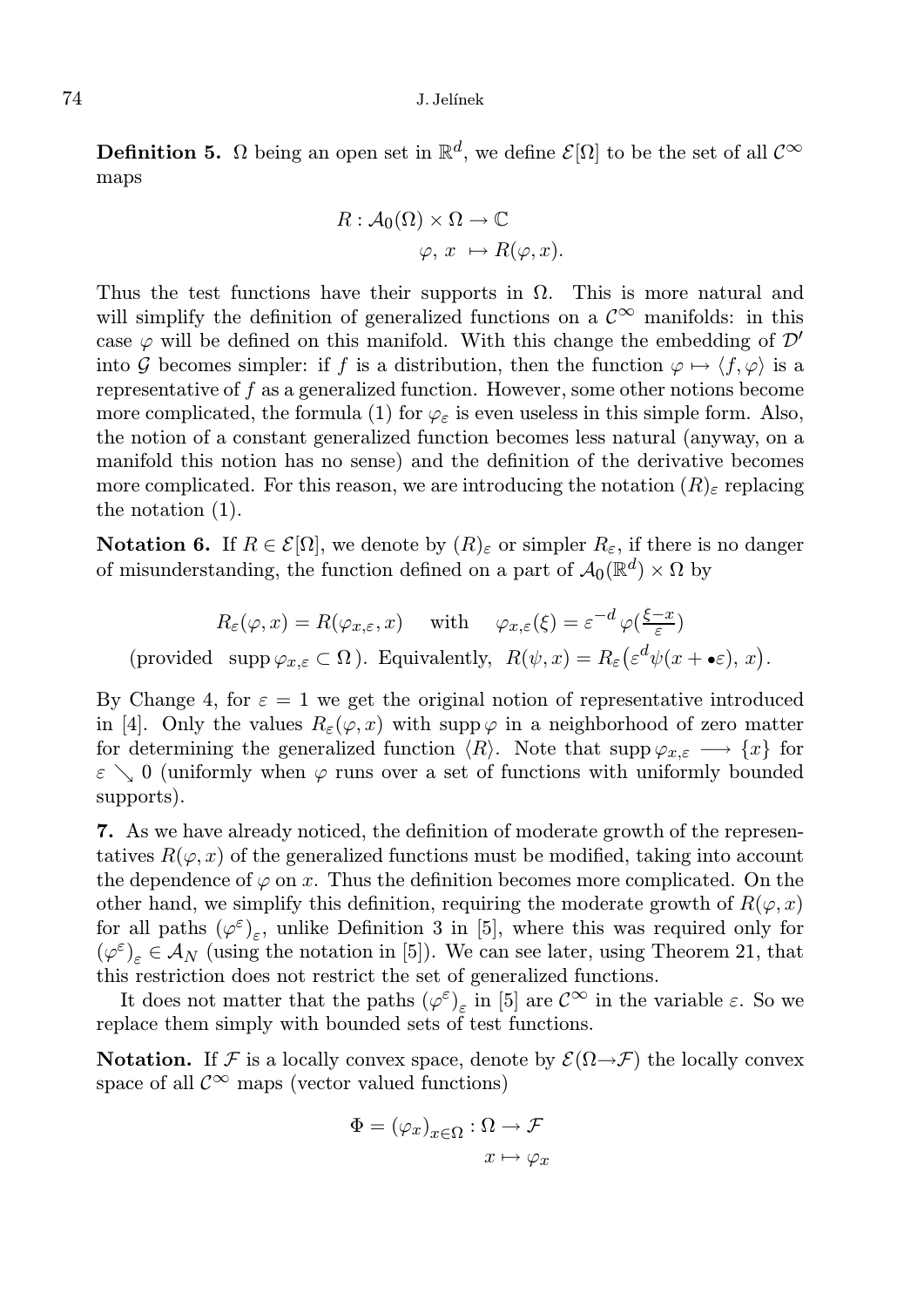with the usual topology of locally uniform convergence of every derivative with respect to x. By  $\mathcal{E}(\Omega \to A_q)$  we mean the topological (affine) subspace of  $\mathcal{E}(\Omega \to \mathcal{D})$ consisting of the  $A_q$ -valued functions.

It is useful to consider the convergence

$$
\lim_{\varepsilon \searrow 0} \Phi^{\varepsilon} = \Phi \quad (\Phi \in \mathcal{E}(\Omega \to \mathcal{F})),
$$

even in the case when the maps  $\Phi^{\varepsilon} \in \mathcal{E}(\Omega_{\varepsilon} \to \mathcal{F})$  are not defined on the same set. We only need that every compact  $K \in \Omega$  is contained in  $\Omega_{\varepsilon}$  for all  $\varepsilon > 0$ sufficiently small.

**Definition 8.**  $\mathcal{E}_M[\Omega]$  is the set of all  $R \in \mathcal{E}[\Omega]$  such that  $\forall K \subseteq \Omega$  (compact),  $\alpha \in \mathbb{N}_0^d \quad \exists N \in \mathbb{N}$  such that  $\left(\frac{\partial}{\partial x}\right)^{\alpha} R_{\varepsilon}(\varphi_x, x) = O(\varepsilon^{-N}) \quad (\varepsilon \searrow 0)$  uniformly when  $x \in K$  and  $(\varphi_x)_{x \in \Omega}$  runs over any bounded subset of  $\mathcal{E}(\Omega \to \mathcal{A}_0(\mathbb{R}^d))$ .

If the variable  $(\varphi_x)_{x \in \Omega}$  runs over a bounded subset of  $\mathcal{E}(\Omega \to \mathcal{A}_0(\mathbb{R}^d))$ , then the values  $\varphi_x$ , for  $x \in K$ , remain bounded in  $\mathcal{A}_0(\mathbb{R}^d)$ . Hence their supports are uniformly bounded in  $\mathbb{R}^d$ . It is easy to check from the definition of  $R_{\varepsilon}$  that  $R_{\varepsilon}(\varphi_x, x)$  is always defined (and  $\mathcal{C}^{\infty}$  with respect to x) for all  $\varepsilon$  sufficiently small independently on these  $\varphi_x$  and  $x \in K$ .

Remark. Evidently, the moderate growth condition in this definition can be equivalently formulated as follows.  $\forall K \in \Omega$  (compact),  $\alpha \in \mathbb{N}_0^d$   $\exists N \in \mathbb{N}$  such that, for every bounded path  $\{(\varphi_x^{\varepsilon})_{x \in \Omega}; \varepsilon \in ]0,1]\} \subset \mathcal{E}(\Omega \to \mathcal{A}_0(\mathbb{R}^d)),$  we have  $\left(\frac{\partial}{\partial x}\right)^{\alpha}R_{\varepsilon}(\varphi_x^{\varepsilon},x) = O(\varepsilon^{-N})$  ( $\varepsilon \searrow 0$ ) uniformly with respect to  $x \in K$ . Here "bounded path" means simply a bounded set of elements depending on  $\varepsilon \in [0, 1]$ . The smoothness with respect to  $\varepsilon$  is not required. However, if the smoothness is required, it can be easily shown that the above formulation remains equivalent. We will do a similar thing in details in the proof of Equivalent definitions 18.

#### Differential calculus

**9.** We recall some theorems from differential calculus  $(|2|, |17|)$  which we will need later. Theorems are usually formulated for vector valued functions defined on an open subset of a locally convex space; however they can be evidently generalized for functions defined on an open subset of an affine space, for instance  $\mathcal{A}_0$  provided the derivatives are taken with respect to vectors belonging to  $\mathcal{A} = \mathcal{A}_0 - \mathcal{A}_0$ . While applying differential calculus, we consider a complex linear structure to be a real one, the differential means the Fréchet differential.

**Notation.** Let X, Y be locally convex spaces, U an open subset of X,  $R: U \to Y$ a mapping. We denote the value of the k-th Fréchet differential of  $R$  at the point  $u \in U$  with respect to the vectors  $x_1, \ldots, x_k \in X$  by  $d^k R(u)[x_1, \ldots, x_k]$ . Different brackets, used for clarity, are not obligatory. Another notation  $d_{x_1,\dots,x_k}^k R(u)$  is used mainly for the first differential.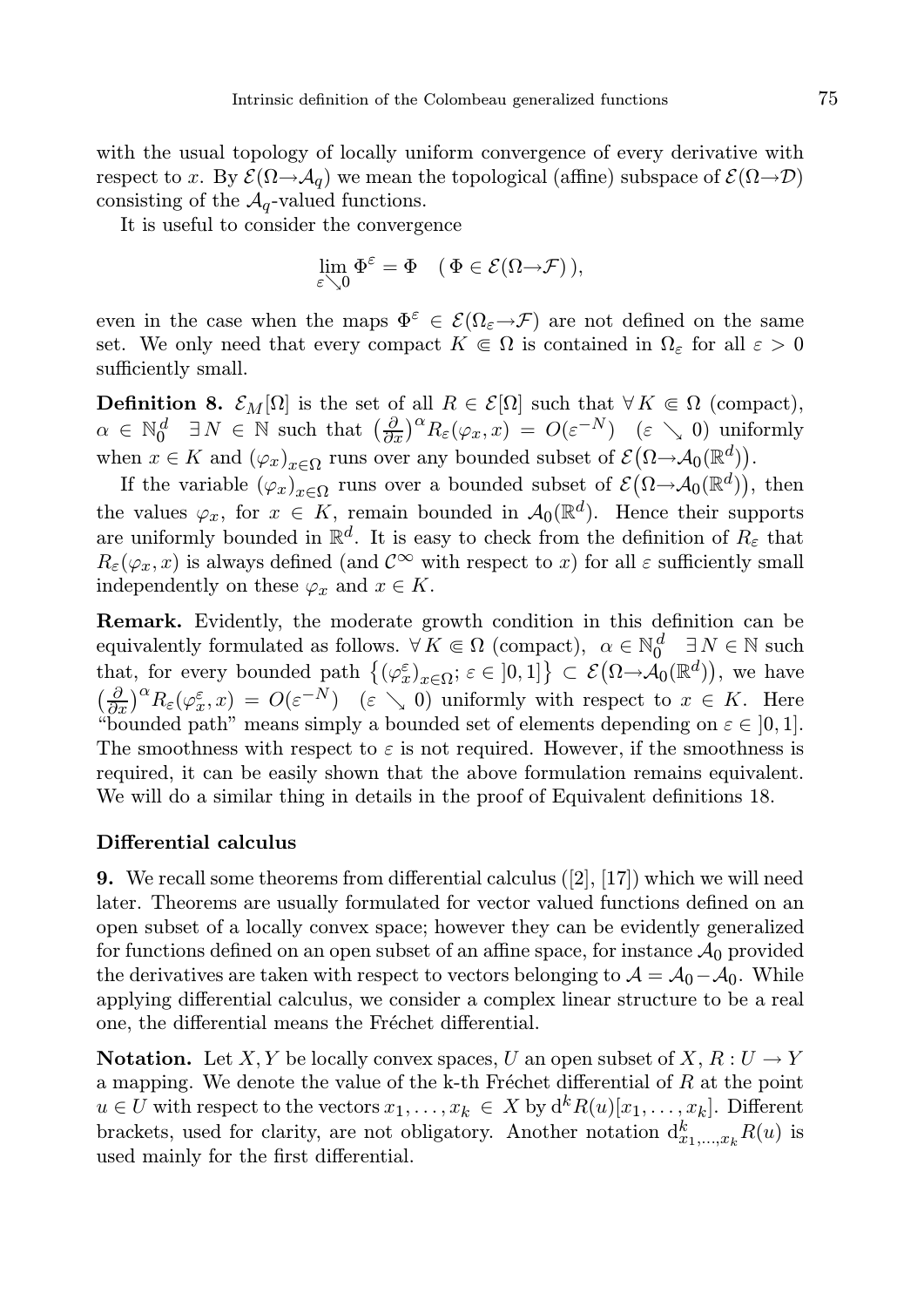**Theorem 10** ([2, 1.2.5], [17, 1.8.2]). The k-th differential  $d^k R(u)$ , if it exists, belongs to the space  $L_s({}^k X \rightarrow Y)$  of all hypo-continuous symmetric poly-linear (here: k-linear) maps of  $X^k$  into Y, endowed with the topology of the uniform convergence on the cartesian products of  $k$  bounded subsets of  $X$ .

Note that if X is a Fréchet spaces (and this is always here), any hypo-continuous poly-linear map is continuous.

If the map  $u \mapsto d^k R(u)$  is continuous, then R is said to be  $\mathcal{C}^k$  (or of the class  $\mathcal{C}^k$ ). If it is so for all  $k \in \mathbb{N}_0$ , then R is said to be of the class  $\mathcal{C}^{\infty}$  (d<sup>0</sup>R means R).

**Theorem 11** (Mean value theorem [17, 1.3.3.4°]). If R is  $C^1$  on an open neighborhood U of a segment  $[u, u + x] \subset X$  then

$$
R(u+x) - R(u) \in \overline{\text{conv}} \{ dR(u+tx)[x]; t \in [0,1] \}
$$

(a closed convex hull).

**12.** For the theorem on the differentiation of a composition  $([17, 1.5.3])$ , we introduce the following notations. For a finite set  $I \subset \mathbb{N}$ , we denote by #I its cardinality and by  $I = \{i_1, \ldots, i_{\# I}\}\$  its elements in the increasing order. If we have elements  $x_1, x_2, \ldots$ , then we denote the finite sequence  $x_{i_1}, \ldots, x_{i_{\# I}}$  by  $x_I$ . By a decomposition of I we mean a subset  $\mathcal{I} = \{I_1, \ldots, I_k\}$  of  $\exp I \setminus {\mathcal{P}(\emptyset)}$  such that the sets  $I_1, \ldots, I_k$  are non-empty, pairwise disjoint and  $\bigcup I_j = I$ .

**Theorem.** Let  $X, Y, Z$  be locally convex spaces,  $U, V$  open sets in  $X, Y$  respectively,  $R: U \to Y$ ,  $S: V \to Z$  maps of the class  $\mathcal{C}^n$ ,  $(n \in \mathbb{N})$ ,  $R(U) \subset V$ . Then S∘R is a map of the class  $\mathcal{C}^n$  and, for  $u \in U$  and  $x_1, \ldots, x_n \in X$ , we have

$$
d^{n}(T \circ S)(u)[x_{1},...,x_{n}]
$$
  
= 
$$
\sum_{k=1}^{n} \sum_{\substack{\{I_{1},...,I_{k}\} \text{ pairwise disjoint,} \\ \text{pairwise disjoint,} \\ \bigcup I_{j}=\{1,2,...,n\}}} d^{k}T(S(u)) \left[d^{\#I_{1}}S(u)[x_{I_{1}}],...,d^{\#I_{k}}S(u)[x_{I_{k}}]\right],
$$

where the summation is extended over all decompositions  $\mathcal{I} = \{I_1, \ldots, I_k\}$  of the multi-index  $I = \{1, \ldots, n\}.$ 

As a special case, we have for the first differential

$$
d(T \circ S)(u)[x] = dT(S(u)) [dS(u)[x]].
$$

13. The following theorems concern mappings of two variables. According to our needs we will formulate them for a mapping of an open subset of  $A \times \mathbb{R}^d$  (or  $\mathcal{A}_q \times \mathbb{R}^d$  with values in a locally convex space Z. In order to avoid the use of indexes in the notation of partial differentials, we will denote the total differential by the letter **d**, the partial differential with respect to the variable  $\varphi \in A$  resp.  $x \in \mathbb{R}^d$  by d resp.  $\partial$ . For the latter we also use the symbol  $\partial^\alpha$  ( $\alpha \in \mathbb{N}_0^d$ ), which denotes the  $\alpha$ -th derivative. Thus  $\partial^{\alpha}R(\varphi, x) = \left(\frac{\partial}{\partial x}\right)^{\alpha}R(\varphi, x)$ , provided  $\varphi$  does not depend on x.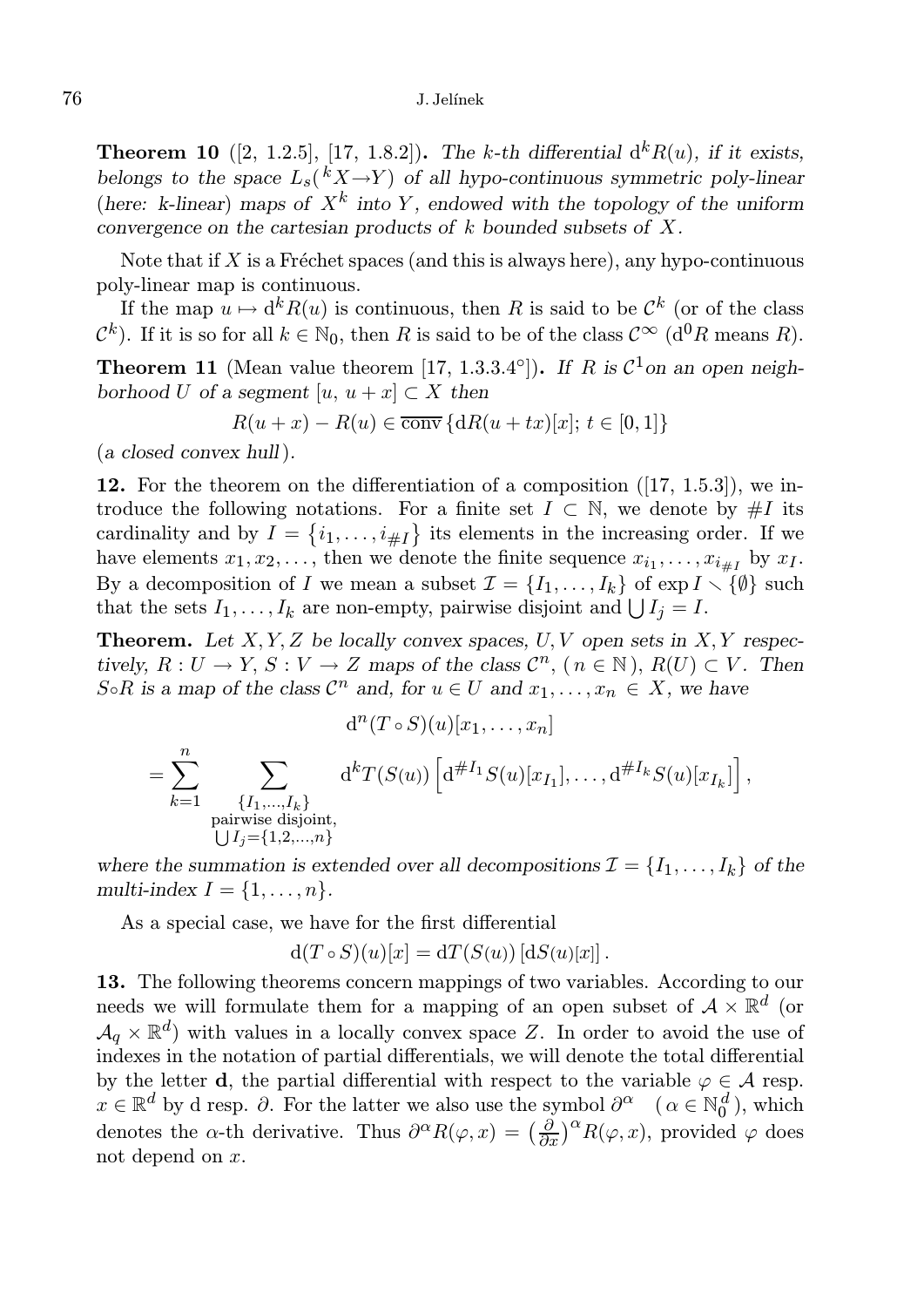**Theorem 14** ([17, 1.11.2]). If the first differential  $dR$  exists in a point  $(\varphi, x) \in \mathcal{A}_0(\Omega) \times \mathbb{R}^d$ , then dR and  $\partial R$  exist in  $(\varphi, x)$  and

$$
\mathbf{d}R(\varphi, x)[\psi, h] = \mathrm{d}_{\psi}R(\varphi, x) + \partial_h R(\varphi, x) \qquad (\psi \in \mathcal{A}, h \in \mathbb{R}^d).
$$

It follows for the differentials of higher degree

$$
\mathbf{d}^{n} R(\varphi, x) [(\psi_1, h_1), \dots, (\psi_n, h_n)] = (\mathbf{d}_{\psi_1} + \partial_{h_1}) \dots (\mathbf{d}_{\psi_n} + \partial_{h_n}) R(\varphi, x)
$$
  
= 
$$
\sum_{I \subset (1, 2, \dots, n)} \mathbf{d}_{\psi_I}^{\#I} \partial_{h_{(1, \dots, n)} \sim I}^{n - \#I} R(\varphi, x)
$$

(using the notation for Theorem 12).

**Theorem 15** ([17, 1.11.3]). A map R is of the class  $C^1$  iff the partial differentials dR and ∂R exist and are continuous.

**Theorem 16** (Schwartz, [17, 1.11.5.2°]). If dR and  $\partial R$  exist and if  $d_{\psi}\partial_h R$  or  $\partial_h d_{\psi}R$  is continuous on a neighborhood of a point  $(\varphi, x)$ , then  $d_{\psi} \partial_h R(\varphi, x) =$  $\partial_h d_{\psi}R(\varphi, x)$ .

**Remark.** If  $\mathbf{d}^2 R(\varphi, x)$  exists, then  $d_{\psi} \partial_h R(\varphi, x) = \partial_h d_{\psi} R(\varphi, x)$ . Indeed, by Theorem 14,

$$
\mathbf{d}R(\varphi, x)[(\psi, 0)] = \mathrm{d}_{\psi}R(\varphi, x),
$$
  

$$
\mathbf{d}^2R(\varphi, x)[(\psi, 0), (0, h)] = \partial_h \mathrm{d}_{\psi}R(\varphi, x)
$$

and the bilinear mapping  $\mathbf{d}^2 R(\varphi, x)$  on the left hand side is symmetric by Theorem 10.

Note that we deal only with  $\mathcal{C}^{\infty}$  maps in this paper, hence the order of taking derivatives does not matter.

Example (The differential of the product). If

$$
F: \mathbb{R}^2 \to \mathbb{R}
$$

$$
x, y \mapsto xy,
$$

then

$$
\mathbf{d}F(u, v)[(x, y)] = uy + vx
$$

$$
\mathbf{d}^2 F(u, v)[(x_1, y_1), (x_2, y_2)] = x_1y_2 + x_2y_1
$$

$$
\mathbf{d}^n F = 0 \text{ for } n \ge 3.
$$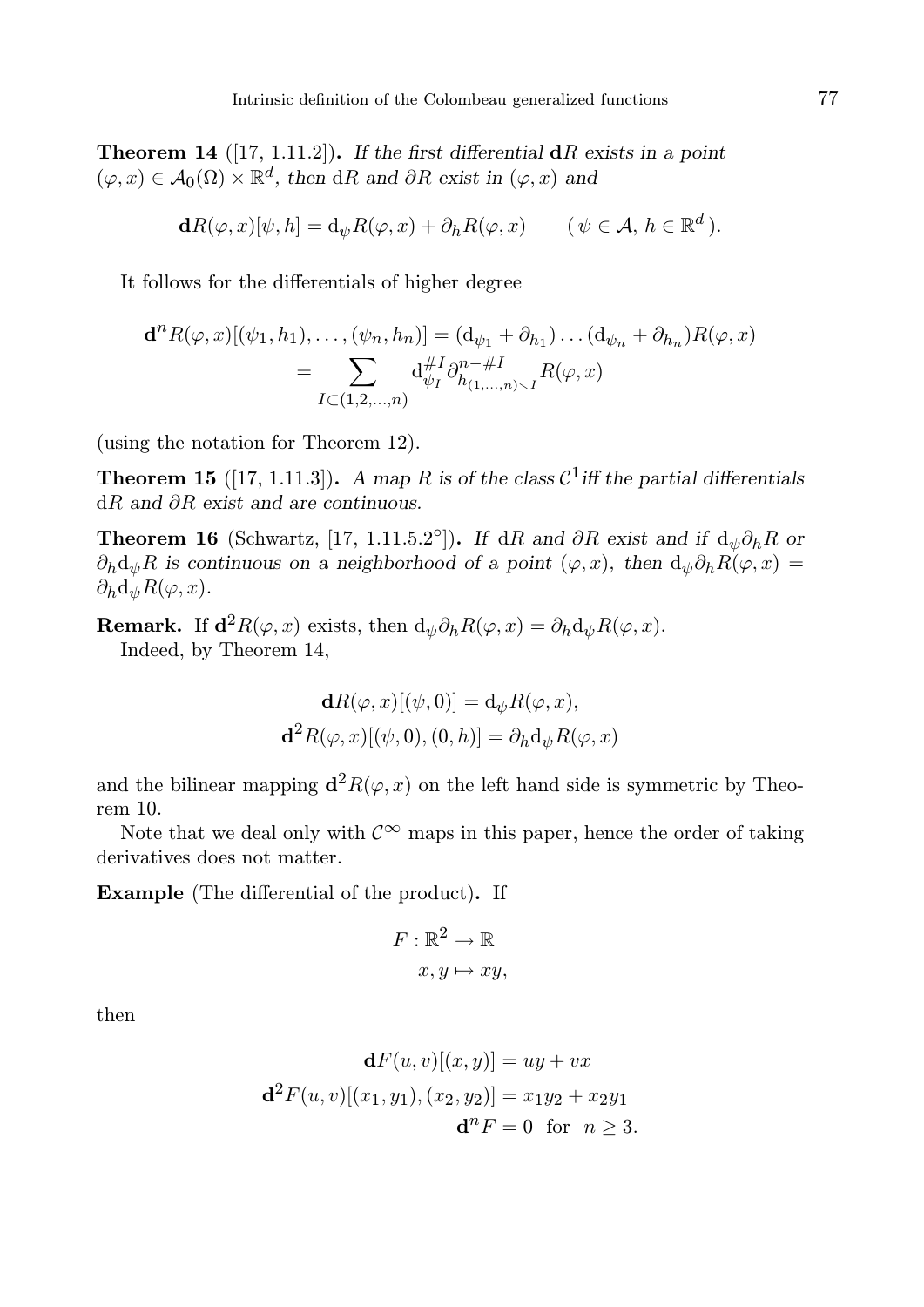## Results

**Theorem 17** (Equivalent definition of representatives). For  $R \in \mathcal{E}[\Omega]$ , we have  $R \in \mathcal{E}_M[\Omega]$  iff the partial differentials  $d^k R_{\varepsilon}$  have a moderate growth in the following sense:  $\forall K \in \Omega$ ,  $\alpha \in \mathbb{N}_0^d$ ,  $k \in \mathbb{N}_0$   $\exists N \in \mathbb{N}$  such that

(2) 
$$
\partial^{\alpha} d^{k} R_{\varepsilon}(\varphi, x) [\psi_{1}, \ldots, \psi_{k}] = O(\varepsilon^{-N}) \quad (\varepsilon \searrow 0)
$$

uniformly when  $x \in K$ ,  $\varphi$  is in a bounded subset of  $\mathcal{A}_0(\mathbb{R}^d)$  and  $\psi_1, \ldots, \psi_k$  are in a bounded subset of  $\mathcal{A}(\mathbb{R}^d)$ .

This means: if we include partial differentials in the definition of the moderate growth, we do not need to consider  $\varphi$  depending on x (unlike in Definition 8).

**PROOF:** I. If the condition is fulfilled, we calculate  $\left(\frac{\partial}{\partial x}\right)^{\alpha}R_{\varepsilon}(\varphi_x, x)$  using Theorem 12 on differentiation of a composition.

II. Suppose  $R \in \mathcal{E}[\Omega]$  (Definition 8). We have to prove (2) for a suitable N (depending on  $\alpha$  and k), uniformly for  $x \in K$ ,  $\varphi \in \mathcal{A}_0 \cap \mathcal{B}$  and  $\psi_1, \ldots, \psi_k \in \mathcal{A} \cap \mathcal{B}$ (B is a bounded subset of  $\mathcal{D}(\mathbb{R}^d)$ ). For  $a = (a_1, \ldots, a_d) \in K$ ,  $x = (x_1, \ldots, x_d) \in$  $\Omega, \varphi, \psi_1, \ldots, \psi_k$  running over bounded sets as above and  $t_1, \ldots, t_k$  attaining values  $0, 1, \ldots, k$ , let us define

(3) 
$$
\varphi_x = \varphi_{x,t_1,...,t_k} := \varphi + \sum_{j=1}^k \frac{t_j \psi_j}{(|\alpha| + k^2 + j)!} (x_d - a_d)^{|\alpha| + k^2 + j},
$$

$$
\frac{k}{|\alpha| + k^2 + j!} (x_d - a_d)^{|\alpha| + k^2 + j},
$$

$$
p := \sum_{j=1}^{k} (|\alpha| + k^2 + j) = k|\alpha| + k^3 + {k+1 \choose 2}.
$$

By Definition 8, there is a number  $N \in \mathbb{N}_0$  (depending on K,  $\alpha$  and p) such that (4)  $\frac{\partial}{\partial x}\Big)^{\alpha} \Big(\frac{\partial}{\partial x_d}\Big)^p R_{\varepsilon}(\varphi_x, x) = O(\varepsilon^{-N}) \qquad (\varepsilon \searrow 0)$ 

uniformly if  $x \in K$  and if  $(\varphi_x)_{x \in \Omega}$  runs over a bounded subset of  $\mathcal{E}(\Omega \to \mathcal{A}_0(\mathbb{R}^d))$ .

We will only use it for  $x = a \in K$ . The derivative at the left hand side of (4) is the value of the differential with respect to the vectors

(5) h1, h2, . . ., h|α|+<sup>p</sup>

such that exactly  $\alpha_i$  of them are equal to the coordinate unit vector  $e_i$  $(0,\ldots,0,1,0,\ldots,0)$   $(j=1,\ldots,d-1)$  and  $\alpha_d+p$  of them are equal to  $e_d$ . We apply Theorem 12 on the differentiation of a composition to the composition of R with  $x \mapsto (\varphi_x, x)$  at  $x = a$ . The inner mapping  $x \mapsto (\varphi_x, x)$  has the following value and derivatives at  $x = a$ :

(6)  
\n
$$
(\varphi_x, x) = (\varphi, a)
$$
\n
$$
\frac{\partial}{\partial x_j}(\varphi_x, x) = (0, e_j)
$$
\n
$$
\left(\frac{\partial}{\partial x_d}\right)^{|\alpha| + k^2 + j}(\varphi_x, x) = (t_j \psi_j, 0) \quad (j = 1, 2, \dots, k).
$$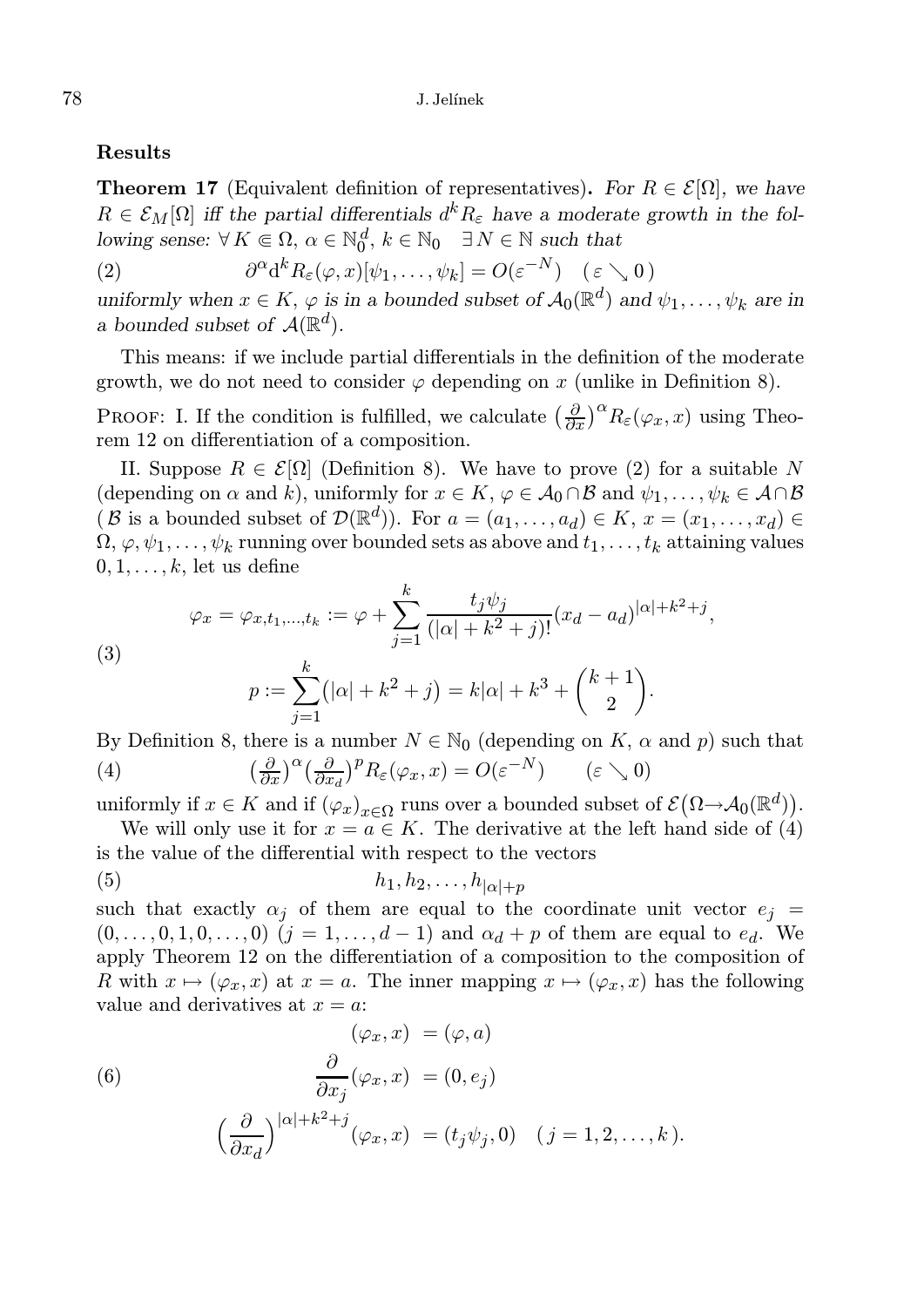The other derivatives with respect to coordinate unit vectors are  $= 0$  at  $x = a$ . So, only those decompositions I of the multi-index  $I = (1, 2, \ldots, |\alpha| + p)$  can give non-zero terms in the sum in Theorem 12, that every element of  $\mathcal I$  either is a singleton (i.e. has the cardinality 1) or has the cardinality  $|\alpha| + k^2 + j$  for some  $j = 1, ..., k$ . Moreover, every  $h_i \neq e_d$  must belong to a singleton of  $\mathcal{I}$ . The number  $\overline{k}$  of elements of  $\mathcal I$  that are not singleton (even if they have the less possible cardinality  $|\alpha| + k^2 + 1$  cannot be greater then k: if  $\widetilde{k} = k + 1$  we would have  $(k+1)(|\alpha|+k^2+1) \leq |\alpha|+p$ , which contradicts (3). It follows from Theorem 12 that  $\left(\frac{\partial}{\partial x}\right)^{\alpha} \left(\frac{\partial}{\partial x_d}\right)^p R_{\varepsilon}(\varphi_{x,t_1,\dots,t_k})$  at  $x = a$  equals to a sum of terms of the form

(7) 
$$
\mathbf{d}^{k+|\widetilde{\alpha}|} R_{\varepsilon}(\varphi, a) \left[ (t_{j_1} \psi_{j_1}, 0), \dots, (t_{j_{\widetilde{k}}} \psi_{j_{\widetilde{k}}}, 0), (0, h_{n_1}), \dots, (0, h_{n_{|\widetilde{\alpha}|}}) \right]
$$

$$
= t_{j_1} \dots t_{j_{\widetilde{k}}} d^{\widetilde{k}} \partial^{\widetilde{\alpha}} R_{\varepsilon}(\varphi, a) \left[ \psi_{j_1}, \dots, \psi_{j_{\widetilde{k}}} \right] \qquad (\widetilde{k} \le k)
$$

(the numbers  $k, \tilde{\alpha}, j_1, \ldots, j_{\tilde{k}}$  depend on  $\mathcal I$  and can be the same for different decompositions  $\mathcal{I}$ ). By (3) we see that there is at least one decomposition  $\mathcal{I}$  of I giving the term  $t_1 \cdot \ldots \cdot t_k \, \partial^\alpha d^k R_\varepsilon(\varphi, a) \big[\psi_1, \ldots, \psi_k\big].$  Choose coefficients  $c_0, \ldots, c_k$ fulfilling the equations

(8) 
$$
\sum_{j=0}^{k} c_j \cdot j = 1
$$

$$
\sum_{j=0}^{k} c_j \cdot j^n = 0 \text{ for } n = 0 \text{ or } 2, 3, ..., k.
$$

It follows from (4) that

(9) 
$$
\sum_{t_1=0}^k \cdots \sum_{t_k=0}^k c_{t_1} \ldots c_{t_k} \left(\frac{\partial}{\partial x}\right)^{\alpha} \left(\frac{\partial}{\partial x_d}\right)^{p} R_{\varepsilon}(\varphi_{x,t_1,\ldots,t_k},x) = O(\varepsilon^{-N})
$$

(uniformly under the requirements as above). By (7) and (8), the left hand side is the sum only of terms of the form  $\partial^{\widetilde{\alpha}} d^k R_\varepsilon(\varphi,a) \big[\psi_1,\ldots,\psi_k\big]$  for some multi-index  $\widetilde{\alpha}$  and there is at least once the term  $\partial^{\alpha} d^k R_{\varepsilon}(\varphi, a) [\psi_1, \dots, \psi_k]$ . As every  $h_i \neq e_d$ belongs to a singleton, we have  $\tilde{\alpha}_j = \alpha_j$  for  $j < d$ . Considering the cardinalities of the elements of I, we see that  $|\tilde{\alpha}| = |\alpha|$ , so  $\tilde{\alpha} = \alpha$ . Thus the left hand side of (9) is a natural multiple of  $\partial^{\alpha} d^k R_{\varepsilon}(\varphi, a) [\psi_1, \dots, \psi_k]$  and this is what we wanted to prove.

18. While we had to modify the definition of  $\mathcal{E}_M[\Omega]$  in [5], there is no need to do the same with the definition of the ideal  $N$ , serving as representatives of the null generalized function, thanks to the following equivalences.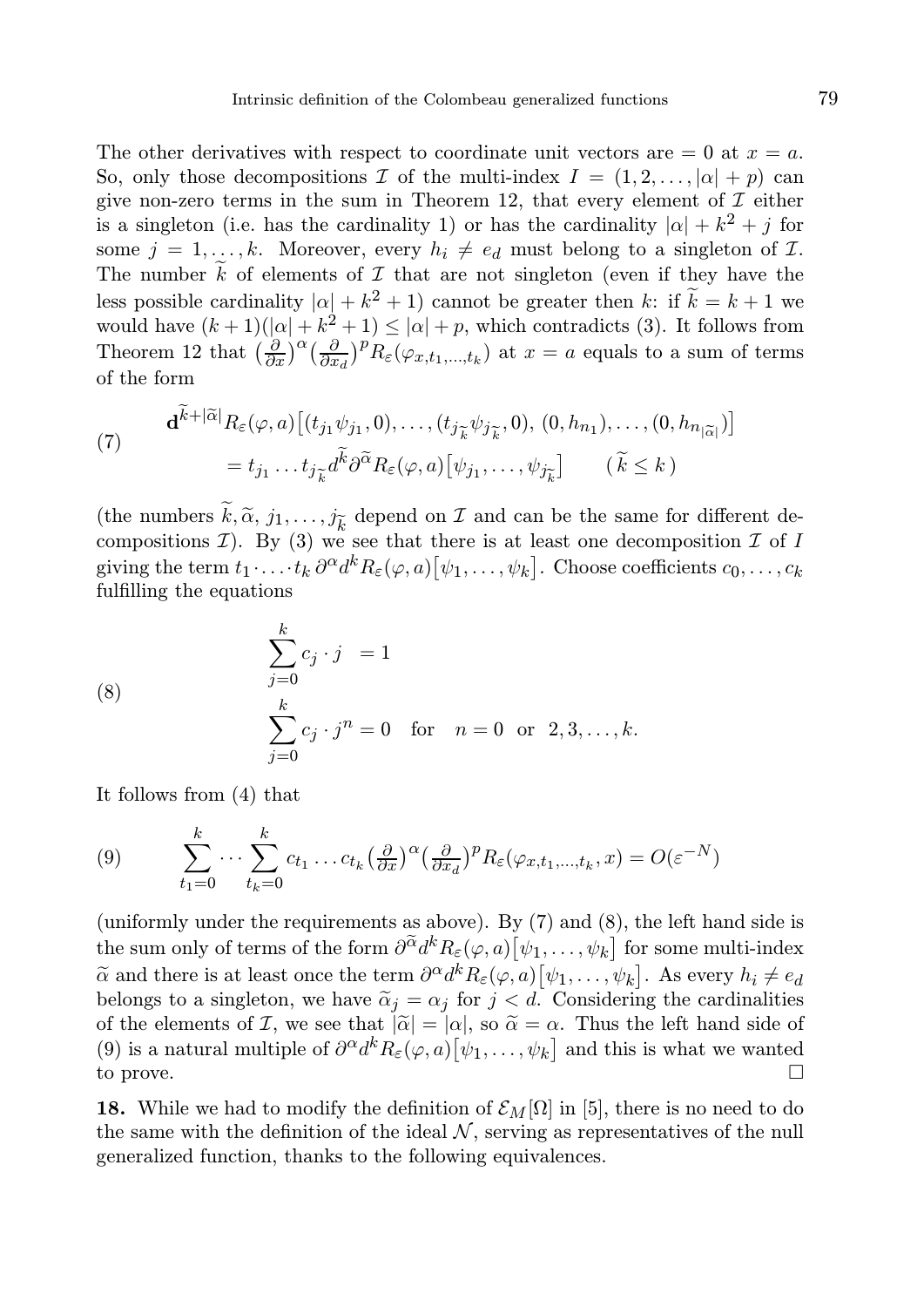#### 80 J. Jelínek

**Equivalent definitions.** The ideal  $\mathcal{N}[\Omega] \subset \mathcal{E}_M[\Omega]$  is defined to be the set of all representatives fulfilling one of the following equivalent conditions  $(\mathcal{A}_q$  means  ${\mathcal A}_q(\mathbb{R}^d)).$ 

1<sup>o</sup> (the definition in [4], where only the uniformity with respect to  $\varphi$  is not required).  $\forall K \in \Omega, \, \alpha \in \mathbb{N}_0^d, \, n \in \mathbb{N} \quad \exists q \in \mathbb{N} \text{ such that } \forall \text{ bounded } \mathcal{B} \subset \mathcal{D}(\mathbb{R}^d)$ , we have

$$
\partial^{\alpha} R_{\varepsilon}(\varphi, x) = O(\varepsilon^n)
$$

uniformly for  $\varphi \in \mathcal{A}_q \cap \mathcal{B}, x \in K$ .

2<sup>o</sup> (the same for the differentials).  $\forall K \in \Omega, \alpha \in \mathbb{N}_0^d, k \in \mathbb{N}_0, n \in \mathbb{N} \quad \exists q \in \mathbb{N}$ such that  $\forall$  bounded  $\mathcal{B} \subset \mathcal{D}(\mathbb{R}^d)$ , we have

(10) 
$$
\partial^{\alpha} d^{k} R_{\varepsilon}(\varphi, x) [\psi_{1}, \dots, \psi_{k}] = O(\varepsilon^{n})
$$

uniformly for

(11) 
$$
\varphi \in \mathcal{A}_q \cap \mathcal{B}, \psi_1, \dots, \psi_k \in (\mathcal{A}_q - \mathcal{A}_q) \cap \mathcal{B}, x \in K.
$$

 $3^{\circ}$   $\forall K \in \Omega, \alpha \in \mathbb{N}_0^d, n \in \mathbb{N} \exists q \in \mathbb{N}$  such that, for every bounded path  $\{(\varphi_x^{\varepsilon})_{x\in\Omega};\,\varepsilon\in]0,1]\}\subset\mathcal{E}(\Omega\to\mathcal{A}_q(\mathbb{R}^d)),$  which is  $\mathcal{C}^{\infty}$  with respect to  $\varepsilon$ , we have

(12) 
$$
\left(\frac{\partial}{\partial x}\right)^{\alpha} R_{\varepsilon}(\varphi_x^{\varepsilon},x) = O(\varepsilon^n)
$$

uniformly for  $x \in K$ .

4<sup>°</sup> (the definition in [5]). ∀ K ∈ Ω, α ∈  $\mathbb{N}_0^d$ ,  $n \in \mathbb{N}$   $\exists q \in \mathbb{N}$  such that, for every bounded path  $\{(\varphi_x^{\varepsilon})_{x\in\Omega};\,\varepsilon\in]0,1\} \subset \mathcal{E}(\Omega\to\mathcal{A}_0(\mathbb{R}^d)),$  which is  $\mathcal{C}^{\infty}$  with respect to  $\varepsilon$  and fulfills

$$
a_q(\varphi_x^{\varepsilon}) = O(\varepsilon^q) \quad (\varepsilon \searrow 0)
$$

uniformly for  $x \in K$  (for  $a_q$  see Notation 2), we have (12) uniformly for  $x \in K$ .

PROOF OF  $1^{\circ} \Leftrightarrow 2^{\circ}$ :  $\Leftarrow$  being evident, we are going to deduce  $2^{\circ}$  from  $1^{\circ}$  by induction. Denote by  $S(k)$   $(k \in \mathbb{N}_0)$  the statement

 $S(k) : \forall K \in \Omega, \, \alpha \in \mathbb{N}_0^d, \, n \in \mathbb{N} \quad \exists q \in \mathbb{N} \text{ such that } \forall \text{ bounded } \mathcal{B} \subset \mathcal{D}(\mathbb{R}^d)$ (10) holds uniformly under the requirements (11).

 $S(0)$  is the definition 1°. Supposing  $S(k-1)$ , we will prove  $S(k)$  by contradiction  $(k \in \mathbb{N})$ . If  $S(k)$  does not hold, choose  $K \in \Omega$ ,  $\alpha \in \mathbb{N}_0^d$ ,  $n \in \mathbb{N}$  such that  $\forall q \in \mathbb{N}$   $\exists \mathcal{B}$  for which (10) does not hold uniformly under the requirements (11). Choose N by Theorem 17 (an equivalent definition of representatives) and then choose q by the induction hypothesis  $S(k-1)$  such that

(13) 
$$
d^{k+1}\partial^{\alpha}R_{\varepsilon}(\varphi,x)[\psi_1,\ldots,\psi_{k-1},\psi_k,\psi_k] = O(\varepsilon^{-N}),
$$

(14) 
$$
d^{k-1}\partial^{\alpha}R_{\varepsilon}(\varphi,x)[\psi_1,\ldots,\psi_{k-1}] = O(\varepsilon^{2n+N+2}),
$$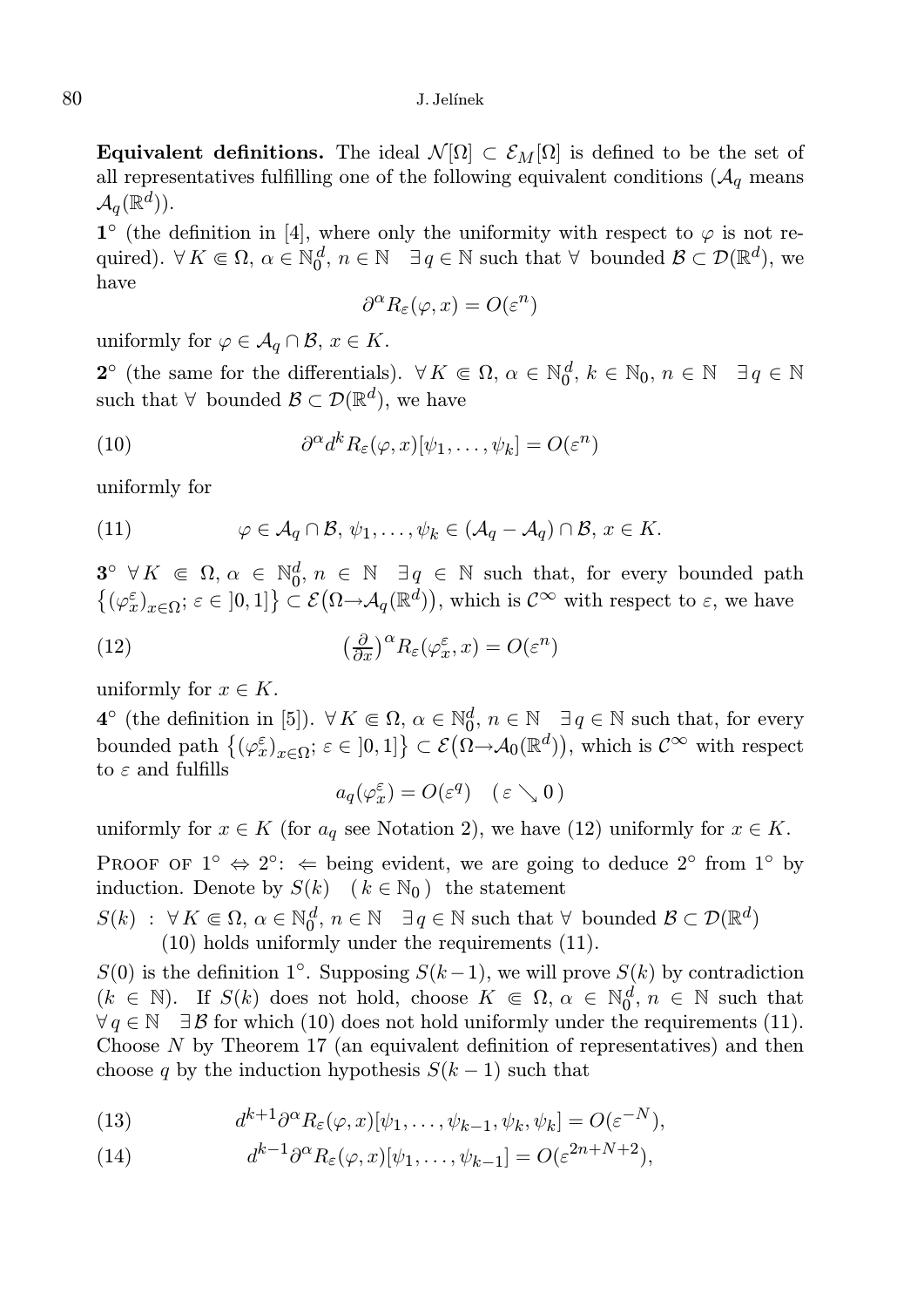uniformly under the requirements (11) for any bounded  $\mathcal{B} \subset \mathcal{D}(\mathbb{R}^d)$ . Since, for this  $q$ , (10) does not hold uniformly, there are bounded sequences of test functions

$$
\varphi_j \in \mathcal{A}_q, \psi_{1,j}, \dots, \psi_{k,j} \in \mathcal{A}_q - \mathcal{A}_q \quad (j \in \mathbb{N})
$$

and  $x_j \in K$ ,  $\varepsilon_j \setminus 0$ ,  $\varepsilon_j \in ]0,1]$  such that

(15) 
$$
\left| d^k \partial^{\alpha} R_{\varepsilon_j}(\varphi_j, x_j) [\psi_{1,j}, \dots, \psi_{k,j}] \right| \geq 2 \varepsilon_j^n.
$$

By  $(13)$  we get

$$
\left| d^{k+1} \partial^{\alpha} R_{\varepsilon_j} (\varphi_j + t \psi_{k,j}, x_j) [\psi_{1,j}, \dots, \psi_{k-1,j}, \psi_{k,j}, \psi_{k,j}] \right| \leq \varepsilon_j^{-N-1}
$$

for all j sufficiently great independently on  $t \in [0, 1]$ . Therefore, for

$$
0 < t \leq \varepsilon_j^{n + N + 1}
$$

we obtain from the Mean Value Theorem (Theorem 11)

$$
\left| d^k \partial^\alpha R_{\varepsilon_j}(\varphi_j + t\psi_{k,j}, x_j) [\psi_{1,j}, \dots, \psi_{k,j}] - d^k \partial^\alpha R_{\varepsilon_j}(\varphi_j, x_j) [\psi_{1,j}, \dots, \psi_{k,j}] \right| \leq
$$
  

$$
\left| \sup_{t' \in [0,t]} d^{k+1} \partial^\alpha R_{\varepsilon_j}(\varphi_j + t' \psi_{k,j}, x_j) [\psi_{1,j}, \dots, \psi_{k,j}, t\psi_{k,j}] \right| \leq \varepsilon_j^{-N-1} \varepsilon_j^{n+N+1} = \varepsilon_j^n.
$$

This means

(16) 
$$
d^k \partial^{\alpha} R_{\varepsilon_j} (\varphi_j + t \psi_{k,j}, x_j) [\psi_{1,j}, \dots, \psi_{k,j}] \in \overline{B}(d_j, \varepsilon_j^n)
$$

(the closed ball in R), where we have denoted by

(17) 
$$
d_j := d^k \partial^{\alpha} R_{\varepsilon_j}(\varphi_j, x_j) [\psi_{1,j}, \dots, \psi_{k,j}].
$$

Again from the Mean Value Theorem and (16), we get

$$
d^{k-1}\partial^{\alpha}R_{\varepsilon_j}(\varphi_j + \varepsilon_j^{n+N+1}\psi_{k,j}, x_j)[\psi_{1,j}, \dots, \psi_{k-1,j}]
$$
  

$$
-d^{k-1}\partial^{\alpha}R_{\varepsilon_j}(\varphi_j, x_j)[\psi_{1,j}, \dots, \psi_{k-1,j}] \in
$$
  

$$
\overline{\text{conv}}\left\{d^k\partial^{\alpha}R_{\varepsilon_j}(\varphi_j + t\psi_{k,j}, x_j)[\psi_{1,j}, \dots, \psi_{k-1,j}, \varepsilon_j^{n+N+1}\psi_{k,j}]; t \in (0, \varepsilon_j^{n+N+1})\right\}
$$
  

$$
\subset \overline{B}(\varepsilon_j^{n+N+1}d_j, \varepsilon_j^{2n+N+1}).
$$

Thanks to (15) and (17), it follows

(18) 
$$
\left| d^{k-1} \partial^{\alpha} R_{\varepsilon_j}(\varphi_j + \varepsilon_j^{n+N+1} \psi_{k,j}, x_j) [\psi_{1,j}, \dots, \psi_{k-1,j}] \right|
$$

$$
- d^{k-1} \partial^{\alpha} R_{\varepsilon_j}(\varphi_j, x_j) [\psi_{1,j}, \dots, \psi_{k-1,j}] \geq \varepsilon_j^{2n+N+1}.
$$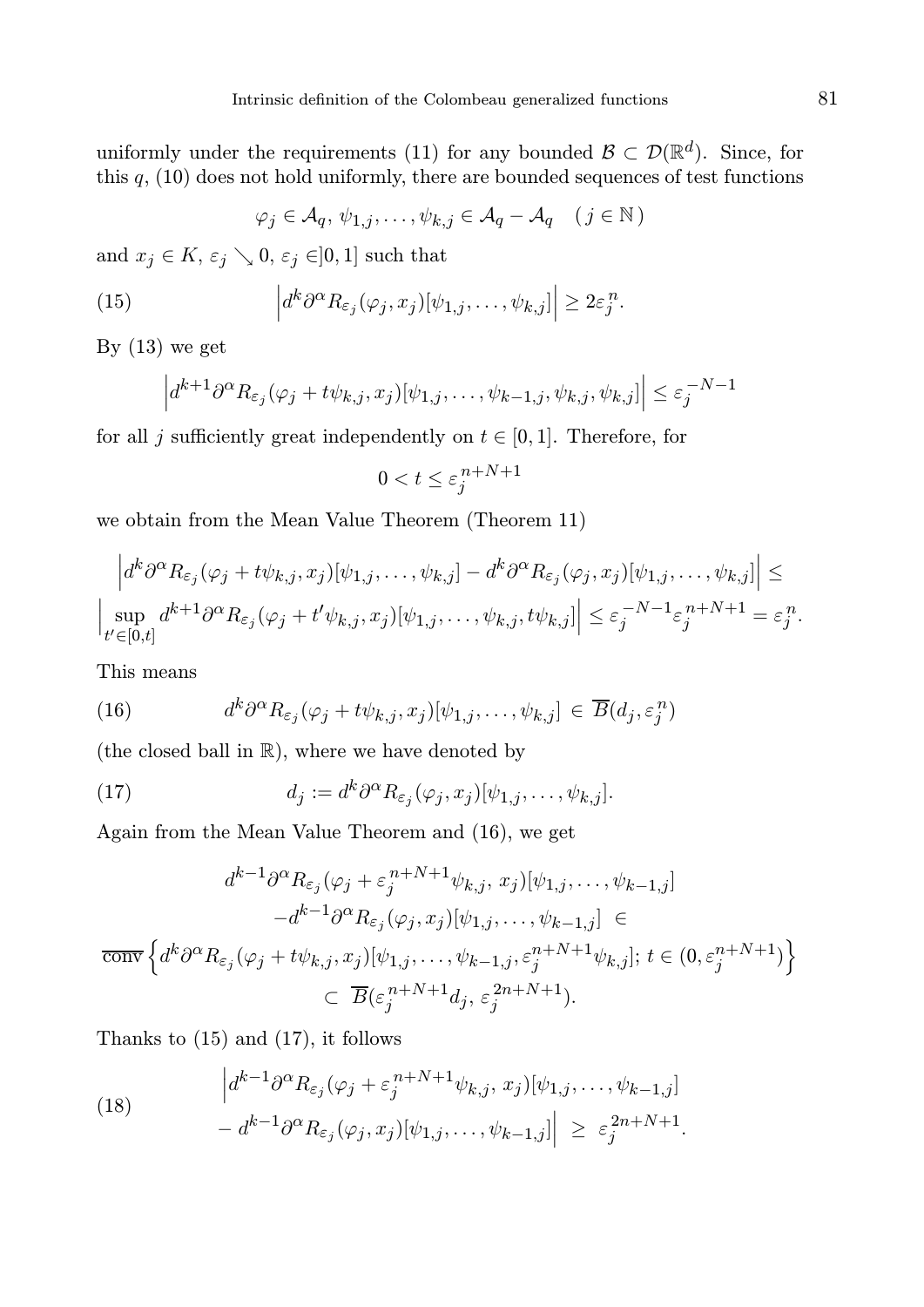#### 82 J. Jelínek

The functions  $\varphi_j + \varepsilon_j^{n+N+1} \psi_{k,j}$  form a bounded set, hence by (14) the left hand side of (18) should be  $=O(\varepsilon_j^{2n+N+2})$ . This contradicts (18).

PROOF OF 1<sup>°</sup> OR  $2^{\circ} \Leftrightarrow 3^{\circ}$ :  $2^{\circ} \Rightarrow 3^{\circ}$  can be calculated using Theorem 12 (on the differentiation of a composition) and 14.

If 1<sup>°</sup> does not hold, there are  $K \in \Omega$ ,  $\alpha \in \mathbb{N}_0^d$ ,  $n \in \mathbb{N}$  such that for every  $q \in \mathbb{N}$ we can find sequences  $\varepsilon_j \setminus 0$  with  $\varepsilon_1 > \varepsilon_2 > \ldots$ ,  $x_j \in K$  and  $\{\varphi_j\}$  bounded in  $\mathcal{A}_q$  such that

(19) 
$$
\partial^{\alpha} R_{\varepsilon_j}(\varphi_j, x_j) \neq O(\varepsilon^n).
$$

Choose a decomposition of unity  $\sum \lambda_j = 1$  on the interval  $]0, 1]$  with test functions  $\lambda_j \in \mathcal{D}(\varepsilon_{j+1}, \varepsilon_{j-1}])$   $(j = 2, 3, \dots), \lambda_1 \in \mathcal{D}(\varepsilon_2, \infty), \lambda_j(\varepsilon_j) = 1$ . Then the path of constant  $A_q$ -valued functions

$$
\left(\sum_{j=1}^{\infty} \lambda_j(\varepsilon)\varphi_j\right)_{x \in \Omega} \in \mathcal{E}\left(\Omega \to \mathcal{A}_q(\mathbb{R}^d)\right) \qquad (\varepsilon \in [0,1])
$$

has, for  $\varepsilon = \varepsilon_j$  and  $x = x_j$ , the values  $\varphi_j$ , therefore due to (19) it does not satisfy  $3^\circ$ . .

PROOF OF  $3^{\circ} \Leftrightarrow 4^{\circ}$ :  $\Leftarrow$  being evident, we are proving  $\Rightarrow$ . For the given K and  $\alpha$  take first a number N by Theorem 17 (an equivalent definition of the representatives) such that

(20) 
$$
\partial^{\alpha} dR_{\varepsilon}(\varphi, x)[\psi] = O(\varepsilon^{-N})
$$

uniformly if  $x \in K$  and if  $\varphi, \psi$  run over bounded sets in  $\mathcal{A}_0(\mathbb{R}^d)$ ,  $\mathcal{A}(\mathbb{R}^d)$  respectively. Then, having chosen n, let q satisfy  $3^\circ$  and at the same time

$$
(21) \t\t q \ge n + N.
$$

Let  $B \subset \mathbb{R}^d$  be a bounded set containing the supports of all  $\varphi_x^\varepsilon$  with  $x \in K$  and let  $\varepsilon_0 > 0$  be such that  $R_{\varepsilon}(\varphi, x)$  is always defined whenever  $0 < \varepsilon \leq \varepsilon_0$ ,  $\varphi \in \mathcal{A}_0(B)$ and  $x \in K$ .

Recall a known lemma of functional analysis ([14, II.3, Lemma 5): If linear forms  $f_0, f_1, \ldots, f_k$  on a linear space E are linearly independent, then there is a point  $x \in E$  such that  $f_0(x) = 1$ ,  $f_1(x) = \cdots = f_k(x) = 0$ .

Since the functions  $x \mapsto x^{\beta}$  considered as distributions  $\in \mathcal{D}'(B)$  with  $\beta \in \mathbb{N}_0^d$ ,  $0 \leq |\beta| \leq q$ , are linearly independent, there are test functions  $\psi_{\alpha} \in \mathcal{D}(B)$ ,  $0 \leq |\alpha| \leq q$ , fulfilling

(22) 
$$
\int \psi_{\alpha}(\xi) \cdot \xi^{\alpha} d\xi = 1
$$

(23) 
$$
\int \psi_{\alpha}(\xi) \cdot \xi^{\beta} d\xi = 0 \text{ for } \beta \neq \alpha, 0 \leq |\beta| \leq q.
$$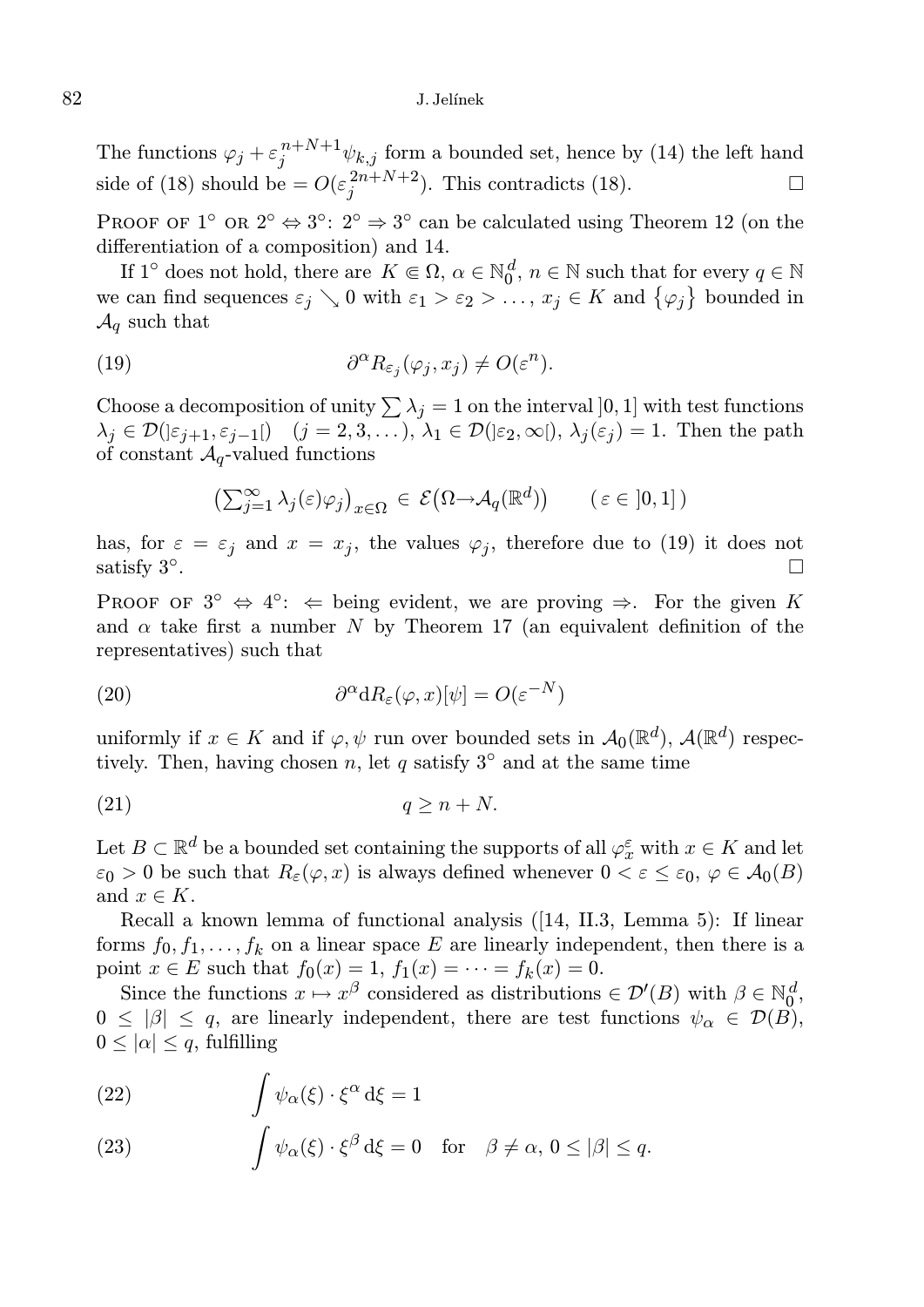Hence  $\psi_{\alpha} \in \mathcal{A}(B)$ , except for  $\psi_0$ , which we will not need. If we denote

(24) 
$$
c_{\alpha,x,\varepsilon} := \int \varphi_x^{\varepsilon}(\xi) \xi^{\alpha} d\xi,
$$

we have

(25) 
$$
\kappa_x^{\varepsilon} := \varphi_x^{\varepsilon} - \sum_{\substack{\alpha \in \mathbb{N}_0^d \\ 1 \leq |\alpha| \leq q}} c_{\alpha, x, \varepsilon} \psi_\alpha \in \mathcal{A}_q.
$$

By the hypothesis of  $4^\circ$ , the definition of  $a_q$  (in Notation 2) and (24), we have

(26) 
$$
c_{\alpha,x,\varepsilon} = O(\varepsilon^q).
$$

Let us order the summation indexes  $\alpha$  in (25) into a sequence  $\alpha_1, \ldots, \alpha_m$ . Using the Mean Value Theorem 11, we have

$$
\partial^{\alpha} R_{\varepsilon} (\varphi_x^{\varepsilon}, x) - \partial^{\alpha} R_{\varepsilon} (\kappa_x^{\varepsilon}, x) =
$$
  

$$
\sum_{j=1}^{m} \left( \partial^{\alpha} R_{\varepsilon} (\kappa_x^{\varepsilon} + \sum_{i=1}^{j} c_{\alpha_i, x, \varepsilon} \psi_{\alpha_i}, x) - \partial^{\alpha} R_{\varepsilon} (\kappa_x^{\varepsilon} + \sum_{i=1}^{j-1} c_{\alpha_i, x, \varepsilon} \psi_{\alpha_i}, x) \right) \in
$$
  

$$
\sum_{j=1}^{m} \overline{\text{conv}} \left\{ \partial^{\alpha} dR_{\varepsilon} (\kappa_x^{\varepsilon} + \sum_{i=1}^{j-1} c_{\alpha_i, x, \varepsilon} \psi_{\alpha_i} + t c_{\alpha_j, x, \varepsilon} \psi_{\alpha_j}) [c_{\alpha_j, x, \varepsilon} \psi_{\alpha_j}] ; t \in [0, 1] \right\}.
$$

Due to (26) and (20), it follows

$$
\partial^{\alpha} R_{\varepsilon} (\varphi_x^{\varepsilon}, x) - \partial^{\alpha} R_{\varepsilon} (\kappa_x^{\varepsilon}, x) = O(\varepsilon^{q-N})
$$

uniformly for  $x \in K$ . It is also =  $O(\varepsilon^n)$  due to (21). Now, by (25) and 3<sup>°</sup>,  $\partial^{\alpha}R_{\varepsilon}(\kappa_{x}^{\varepsilon},x) = O(\varepsilon^{n}),$  hence also  $\partial^{\alpha}R_{\varepsilon}(\varphi_{x}^{\varepsilon},x) = O(\varepsilon^{n}).$ 

**19.** We can easily see like in [4] that  $\mathcal{N}[\Omega]$  is an ideal in the algebra  $\mathcal{E}_M[\Omega]$ , so we can define  $\mathcal{G}[\Omega]$  as follows.

**Definition.** The space of generalized functions on  $\Omega$  is the quotient algebra  $\mathcal{G} =$  $\frac{{\cal E}_{M}[\Omega]}{{\cal N}[\Omega]}.$ 

**Notation.** The generalized function with the representative  $R$ , i.e. the class of the representatives defining the same generalized function as R, is denoted by  $\langle R \rangle$ .

**Proposition** 1<sup>°</sup> (Moderate growth as a local property). A function  $R \in \mathcal{E}[\Omega]$ belongs to  $\mathcal{E}_M[\Omega]$  iff  $\forall x \in \Omega$  there is an open neighborhood U of x in  $\Omega$  such that  $R \in \mathcal{E}_M[U]$  (after the restriction of R on  $\mathcal{A}_0(U) \times U$ ).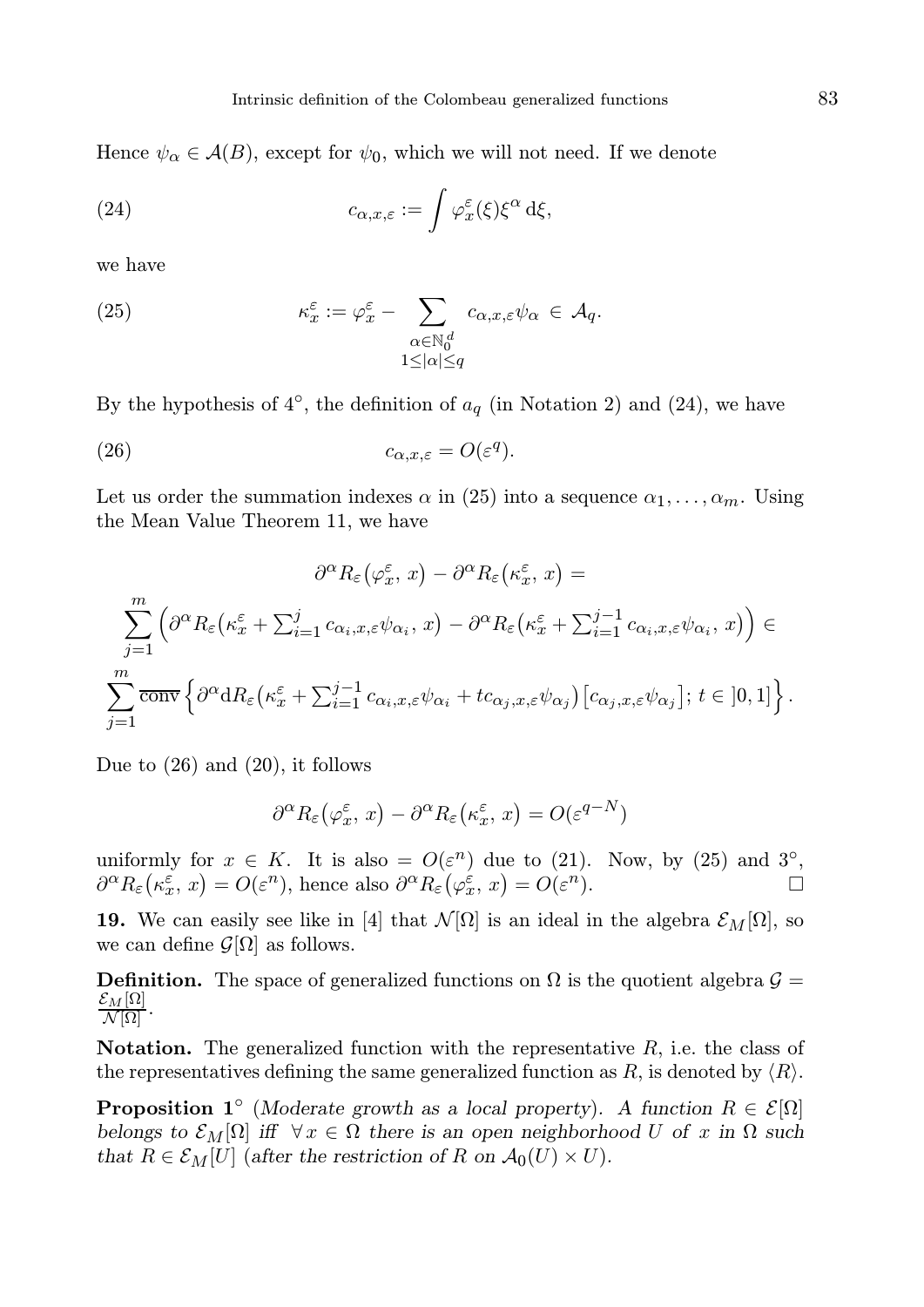#### 84 J. Jelínek

2<sup>o</sup>. (N as a local property). A representative N belongs to  $\mathcal{N}[\Omega]$  iff  $\forall x \in \Omega$  there is an open neighborhood U of x in  $\Omega$  such that  $R \in \mathcal{N}[U]$  (after the restriction of R on  $\mathcal{A}_0(U) \times U$ .

# $3^\circ$ .  $\mathcal G$  is a sheaf.

PROOF: The statements 1<sup>°</sup> and 2<sup>°</sup> are an easy consequence of the following observation (see Notation 6): If  $\varepsilon \searrow 0$ , then supp  $\varphi_{x,\varepsilon}$  tends to  $\{x\}$  uniformly with respect to  $\varphi$  running over a bounded subset of  $\mathcal{A}_0(\mathbb{R}^d)$ .  $3^{\circ}$  is similar as in [4] ( $\blacksquare$ 1.3, Local properties ...).

**Notation 20** (the values of a representative which matter). **1**°. Let  $x \mapsto q_x \in \mathbb{N}_0$ be an upper semi-continuous function on  $\Omega$  and  $(U_x)_{x\in\Omega}$  be a family of open neighborhoods of points x, contained in  $\Omega$ , which are locally uniform in the following sense: for every  $x \in \Omega$  there is a neighborhood V of x such that  $\bigcap (U_y - y)$  is a  $y \in V$ 

neighborhood of 0. Under these hypotheses we denote

$$
\mathfrak{U}=\mathfrak{U}((U_x,q_x)_{x\in\Omega}):=\left\{\,(\varphi,x);\,x\in\Omega,\,\operatorname{supp}\varphi\subset U_x,\,\varphi(\bullet-x)\in\mathcal{A}_{q_x}\right\}.
$$

If  $R \in \mathcal{E}[\Omega]$  is a representative, then we can check from Definition 18.1<sup>o</sup> of N that only the values  $R(\varphi, x)$  matter for which  $(\varphi, x) \in \mathfrak{U}$ . This means that if two representatives are equal for these pairs  $(\varphi, x)$ , they determine the same generalized function.

**2**<sup>°</sup>. Let  $(V_i)_{i \in I}$  be an open covering of  $\Omega$  with  $V_i \subset \Omega$  for all  $i \in I$ , where I is an arbitrary set of indexes, and let  ${q_i}_{i \in I}$  be a family of numbers  $q_i \in \mathbb{N}_0$ . Denote by

$$
\mathfrak{V} = \mathfrak{V}((V_i, q_i)_{i \in I}) :=
$$
  

$$
\{ (\varphi, x); \exists i \in I \text{ such that } x \in V_i, \text{ supp } \varphi \subset V_i, \varphi(\bullet - x) \in \mathcal{A}_{q_i} \}.
$$

If  $R \in \mathcal{E}[\Omega]$  is a representative, then only the values  $R(\varphi, x)$  matter for determining  $\langle R \rangle$ , for which  $(\varphi, x) \in \mathfrak{V}$  (see the following proposition).

**Proposition.** For each set  $\mathfrak{U}$  according to 1<sup>°</sup> there is a set  $\mathfrak{V} \subset \mathfrak{U}$  according to 2°. For each set  $\mathfrak V$  according to 2° there is a set  $\mathfrak U \subset \mathfrak V$  according to 1°.

PROOF: I. Using the uniformity condition in 1<sup>°</sup>, for  $x \in \Omega$  choose its neighborhood  $V_x$  such that every  $U_y$  for  $y \in V_x$  contains an open ball  $B(y, r)$  ( $r > 0$  is independent on y). Then change  $V_x$  for a smaller one so that its diameter

(27) diam Vx ≤ r

and that the function  $y \mapsto q_y$  is bounded on  $V_x$  by a number  $\tilde{q}_x \in \mathbb{N}_0$ . Thus we obtain  $\mathfrak{V} = \mathfrak{V}((V_x, \widetilde{q}_x)_{x \in \Omega}) \subset \mathfrak{U}$ . Indeed, if  $(\varphi, y) \in \mathfrak{V}$ , we have for some x:  $y \in V_x$ , supp  $\varphi \subset V_x \subset B(y, r)$  by (27). Hence  $V_x \subset U_y$  and  $\varphi(\bullet - y) \in \mathcal{A}_{\widetilde{q}_x} \subset \mathcal{A}_{q_y}$ . This means  $(\varphi, y) \in \mathfrak{U}$ .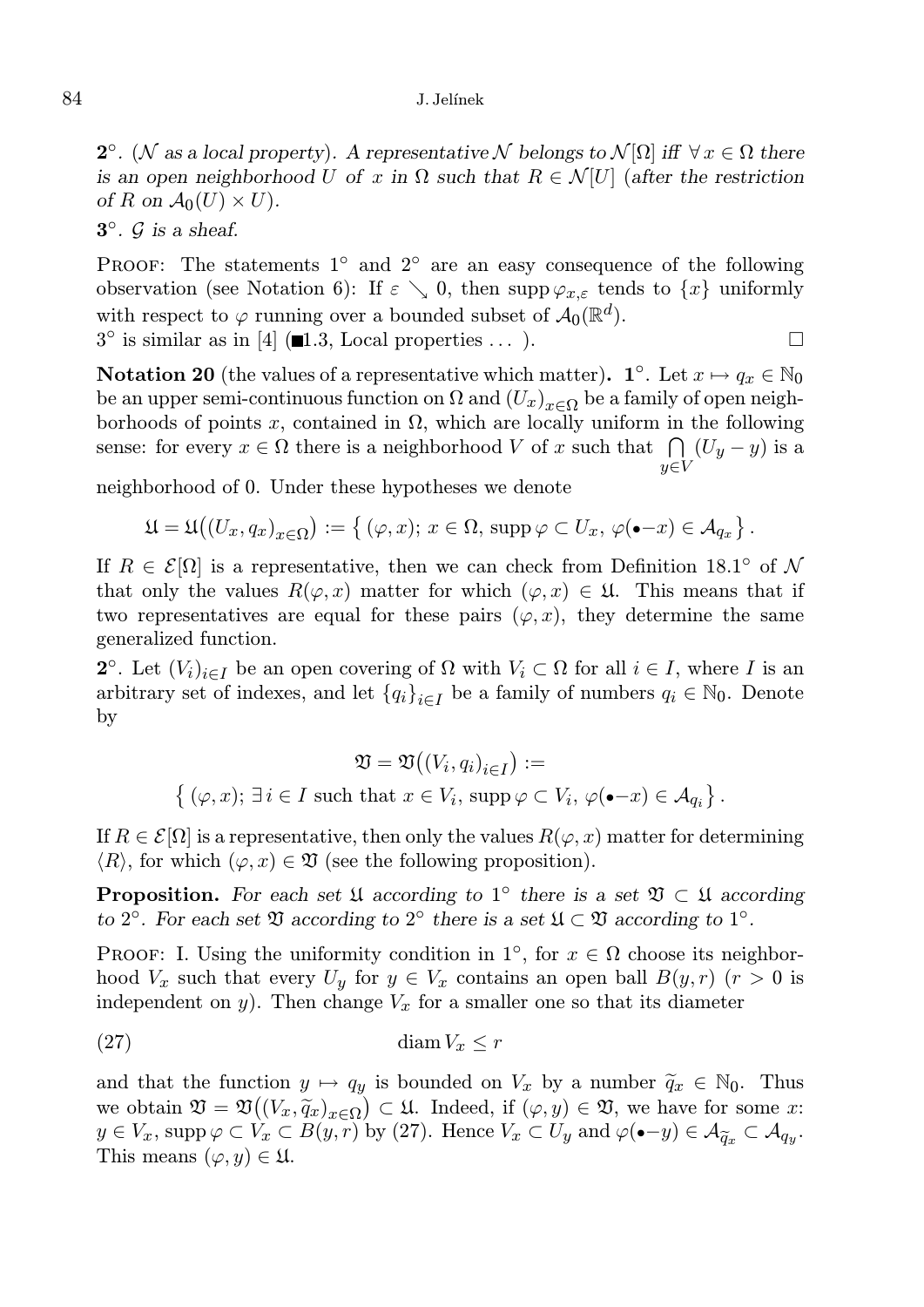II. Taking a refining, we can suppose without a loss of generality that  $(V_i)_{i \in I}$  is locally finite and  $V_i$  are relatively compact in  $\Omega$ . Let  $(W_i)_{i \in I}$  be an open covering of  $\Omega$  with  $W_i \subset V_i$  for every  $i \in I$  (this is possible for instance according to [7, Chapter 5, p. 207, Lemma 1] in a normal space (even with a point finite open covering)). We define  $\mathfrak U$  as follows:

$$
U_x := \bigcap_{x \in \overline{W_i}} V_i, \qquad q_x := \max\left\{q_i; \, x \in \overline{W_i}\right\},\,
$$

where the intersection and the maximum are extended over those i for which  $x \in W_i$ . Fix a point  $x \in \Omega$ . As  $(W_i)_{i \in I}$  is locally finite, there is an open neighborhood V of x such that  $\overline{V}$  is compact in  $\Omega$  and does not meet any  $\overline{W_i}$  with  $x \notin W_i$ . Thus, for  $y \in V$ , it is  $U_y \supset U_x$  and  $q_y \leq q_x$ . Hence the function  $x \mapsto q_x$ is upper semi-continuous. Since  $U_x$  is an open neighborhood of the compact set  $\overline{V}$ , the neighborhoods  $U_x - y$  of points  $y \in \overline{V}$  are uniform. Therefore,  $U_y - y$  are uniform as well.

21. The following useful theorem shows that a representative need not be defined on the whole set  $\mathcal{A}(\Omega) \times \Omega$ . It is sufficient for determining  $\langle R \rangle$  only to define R on a set  $\mathfrak U$  or  $\mathfrak V$  defined in Notation 20.

**Theorem. 1**°. Let  $R$ ° be a  $C^{\infty}$  function defined on a set  $\mathfrak{V}((V_i, q_i)_{i \in I})$ . Then there is a  $\mathcal{C}^{\infty}$  function R on  $\mathcal{A}_0(\mathbb{R}^d) \times \Omega$  coinciding with  $R^{\circ}$  on some set  $\mathfrak{U}((U_x,q_x)_{x\in\Omega}).$ 

 $2^{\circ}$ . Suppose in addition that  $R^{\circ}$  satisfies the moderate growth condition in Definition 8, whenever  $(\varphi_x)_{x \in \Omega}$  runs over such a bounded set of  $\mathcal{E}(\Omega \to \mathcal{A}_0(\mathbb{R}^d))$  that  $\left(\frac{\partial}{\partial x}\right)^{\alpha}(R^{\circ})_{\varepsilon}(\varphi_x, x)$  is defined for  $x \in K$  and  $\varepsilon$  sufficiently small independently on  $x \in K$ . Then R from the part 1<sup>°</sup> can be chosen in addition  $\in \mathcal{E}_M[\Omega]$ .

PROOF OF 1<sup>o</sup>: Taking a refining, we can suppose that  $(V_i)_{i \in I}$  is in addition locally finite and that  $\overline{V_i} \in \Omega$ . Choose a locally finite open covering  $(W_i)_{i\in I}$ of  $\Omega$ , with  $W_i \subset V_i$ , and a smooth partition of unity  $(\tau_i)_{i \in I}$  subordinated to  $(W_i)_{i \in I} : \tau_i \in \mathcal{D}(W_i), \sum \tau_i = 1$  on  $\Omega$ . The idea of the proof is to define

(28) 
$$
R(\varphi, x) := \sum \tau_i(x) R_i(\varphi, x)
$$
  
with 
$$
R_i(\varphi, x) := R^{\circ}(\pi_i(\varphi), x) \qquad (x \text{ in a neighborhood of } \text{supp } \tau_i),
$$

where  $\pi_i$  is an appropriate mapping (depending on x) of  $\mathcal{A}_0(\mathbb{R}^d)$  into  $\mathcal{A}_0(V_i)$ . If  $x \notin \text{supp } \tau_i$ , then the term  $\tau_i(x) R_i(\varphi, x)$  is considered to be = 0 even if  $R_i(\varphi, x)$ is not defined. For the sake of simplicity of the notation, we do not indicate the dependence of  $\pi_i$  on x. Here are all required properties of  $\pi_i$ :

(i) the map  $\varphi, x \mapsto \pi_i(\varphi)$  is defined and  $\mathcal{C}^{\infty}$  for x in a neighborhood of supp  $\tau_i$ and for all  $\varphi \in \mathcal{A}_0(\mathbb{R}^d)$ ;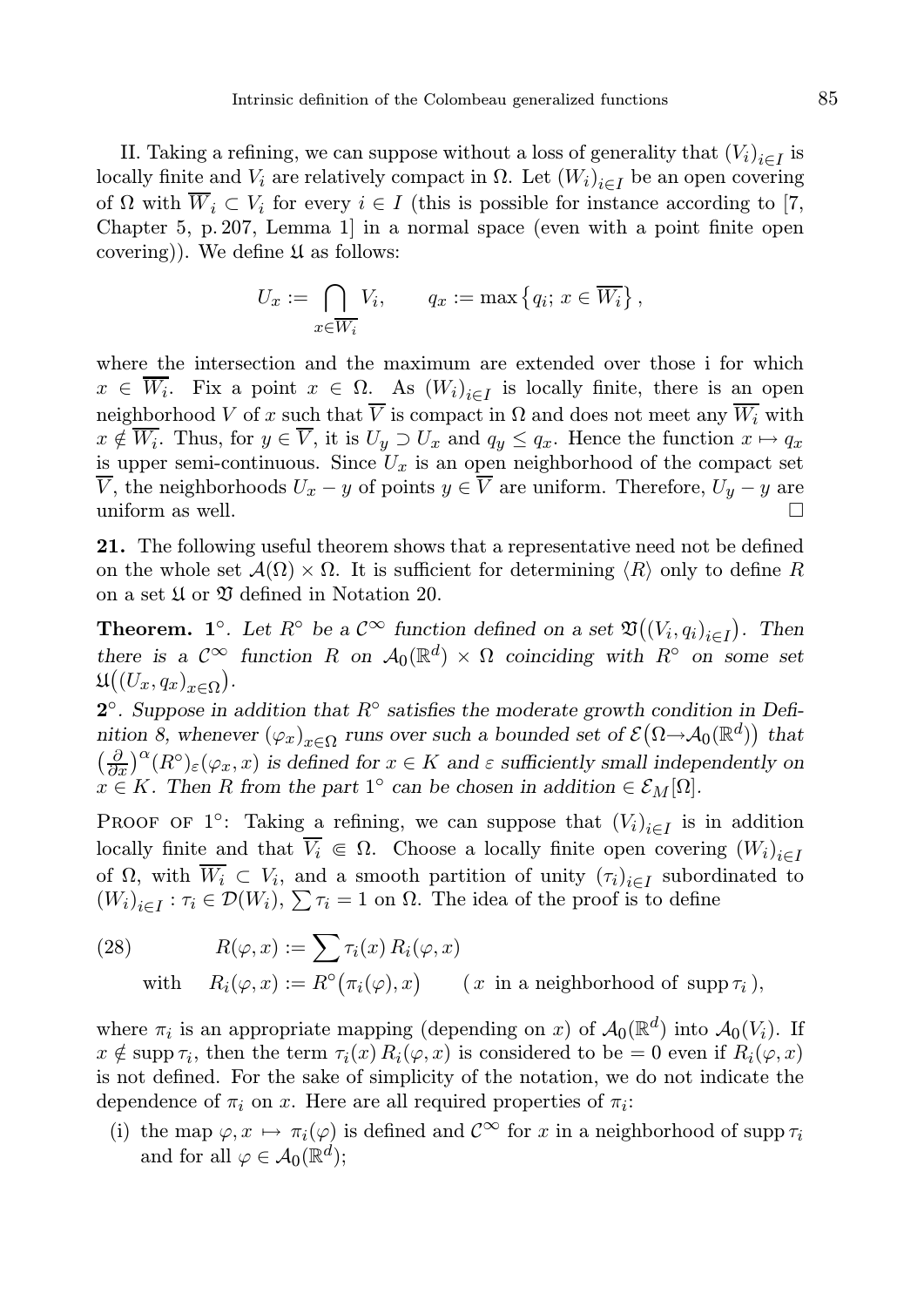- (ii)  $\text{supp } \pi_i(\varphi) \subset V_i;$
- (iii)  $\pi_i(\varphi)(x_{\cdot}) \in \mathcal{A}_{q_i};$
- (iv) if  $\varphi(x+\bullet) \in \mathcal{A}_{q_i}$  and supp  $\varphi \subset W_i$ , then  $\pi_i(\varphi) = \varphi$ .

Under these requirements (which we will prove), we have  $R(\varphi, x) = R^{\circ}(\varphi, x)$ whenever

$$
\varphi(x+\bullet) \in \mathcal{A}_{\max q_i}
$$
 and  $\text{supp}\,\varphi \subset \bigcap_{x \in \text{supp}\,\tau_i} W_i$ ,

where max and  $\bigcap$  are taken over those i for which  $x \in \text{supp } \tau_i$ . Thus, we have got  $U_x := \bigcap$  $x \in \text{supp } \tau_i$  $W_i$  and  $q_x := \max_{x \in \text{supp } \tau_i} q_i$ . For proving the first part of

the theorem, we only have to construct the map  $\pi_i$  with the required properties. Denote by  $B_1 = B(0, 1)$  the open unit ball in  $\mathbb{R}^d$  and by  $B = B(0, \rho)$  the ball in  $\mathbb{R}^d$  with Lebesgue measure  $\Lambda(B) = 1$ . Thus

$$
\Lambda(B_1) = \rho^{-d}.
$$

Fix  $i \in I$  and choose a number  $r_i > 0$  such that

(30) 
$$
\operatorname{supp} \tau_i + \frac{r_1}{2} \overline{B_1} \subset W_i
$$
 and  $\overline{W_i} + \frac{r_1}{2} \overline{B_1} \subset V_i$ .

Choose  $0 \le \vartheta_i \in \mathcal{D}(V_i)$  with  $\vartheta_i = 1$  on  $W_i$ , and  $0 \le \vartheta \in \mathcal{D}([-1,1])$  with  $\vartheta = 1$  on  $[-\frac{1}{2}, \frac{1}{2}]$ . We will define  $\pi_i$  and  $R_i$  for

(31) 
$$
x \in \left\{x; \, x + \frac{r_i}{2} \overline{B_1} \subset W_i\right\}.
$$

By (30), this is a neighborhood of supp  $\tau_i$ , contained in  $W_i$ . For  $\varphi \in \mathcal{A}_0(\mathbb{R}^d)$  put

(32) 
$$
\varphi^{\circ} := \vartheta_i \cdot \varphi \qquad (\text{so } \varphi^{\circ} \in \mathcal{D}(V_i)),
$$

(33) 
$$
k := \left(\frac{\|\varphi^{\circ}\|^2}{\rho^d} + \frac{\vartheta\left((\frac{r_i}{\rho})^d \cdot \frac{\|\varphi^{\circ}\|^2}{2}\right)}{r_i^d}\right)^{\frac{1}{d}} \qquad (\|\|\|\text{ is the } \mathcal{L}^2\text{-norm}).
$$

We have  $k \geq \frac{1}{r_i}$  since either  $\frac{\|\varphi^{\circ}\|^2}{\rho^d}$  $\frac{\partial^{\phi} \parallel^2}{\rho^d} \ge \frac{1}{r_i^d}$  or  $\vartheta(\dots) = 1$ . Let  $\psi_{\alpha} \in \mathcal{D}(B_1)$  be functions fulfilling (22), (23) for  $0 \leq |\alpha| \leq q_i$ . Put

(34) 
$$
\pi_i(\varphi) := \varphi^{\circ} - \sum_{\substack{\alpha \in \mathbb{N}_0^d \\ 0 \leq |\alpha| \leq q_i}} c_{\alpha} \psi_{\alpha}((\bullet - x)k)
$$

with such coefficients  $c_{\alpha}$  that  $\pi_i(\varphi)(x+\bullet) \in \mathcal{A}_{q_i}$ . By (22) and (23),  $c_{\alpha}$  are well defined for  $0 \leq |\alpha| \leq q_i$  and we have

(35) 
$$
k^{d}(\int \varphi^{\circ} - 1) = c_{0}
$$

$$
k^{|\alpha| + d} \int \varphi^{\circ}(x + \xi) \xi^{\alpha} d\xi = c_{\alpha} \qquad (1 \leq |\alpha| \leq q_{i}).
$$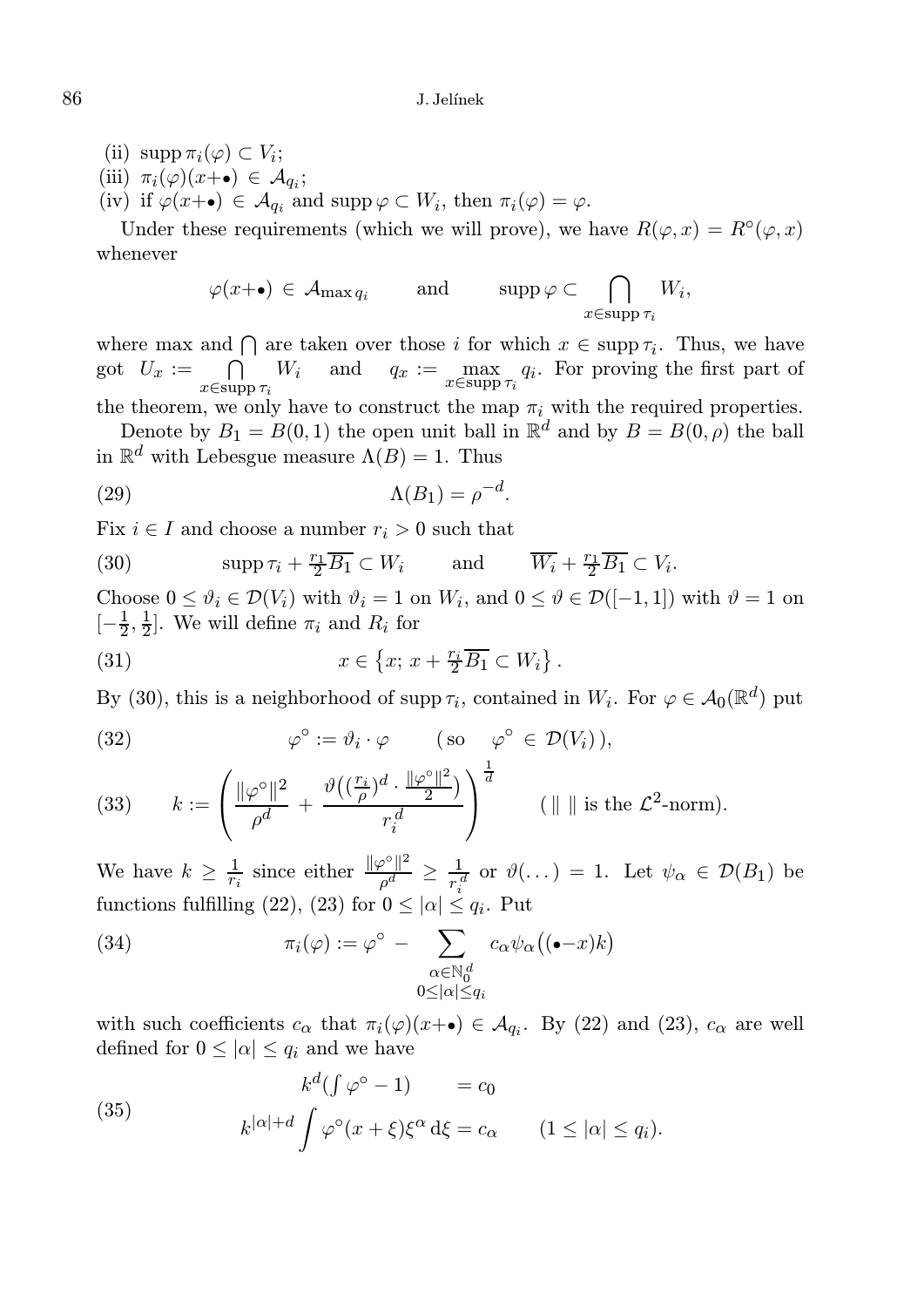PROOF OF  $2^{\circ}$ : Since the sum in  $(28)$  is locally finite, it suffices to prove the moderate growth of  $R_i$ . If the vector valued function  $(\varphi_x)_{x \in \Omega} \in \mathcal{E}(\Omega \to \mathcal{A}_0(\mathbb{R}^d))$ runs over a bounded set, its values  $\varphi_x$  for  $x \in \overline{V_i} \subseteq \Omega$  remain in a bounded set of  $\mathcal{A}_0$ , so their supports are contained in a common ball  $B(0, A) \subset \mathbb{R}^d$   $(A > 0)$ . Hence, if  $\varepsilon_0 := \frac{r_i}{2A}$ , then  $\forall \varepsilon \in [0, \varepsilon_0], x \in \overline{V_i}$  the support of the function

(36) 
$$
\varphi_{x,\varepsilon} = \varepsilon^{-d} \varphi_x \left( \frac{\bullet - x}{\varepsilon} \right)
$$

is contained in  $x + \frac{r_i}{2}B_1 \subset W_i$  by (31) (see Notation 6 defining  $R_{\varepsilon}$ ). By (32) we have  $\varphi_{x,\varepsilon}^{\circ} = \varphi_{x,\varepsilon}$ . The Hölder inequality gives

$$
\|\varphi_{x,\varepsilon}\| \cdot \|\chi_{x+\frac{r_i}{2}B_1}\| \ge \int \varphi_{x,\varepsilon} = 1 \qquad (\chi \text{ is the characteristic function}).
$$
  
the equation is means

Due to (29), this means

(37) 
$$
\|\varphi_{x,\varepsilon}\|^2 \cdot \left(\frac{r_i}{2\rho}\right)^d \ge 1.
$$

By (28) and Notation 6, we have

(38)  
\n
$$
(R_i)_{\varepsilon}(\varphi_x, x) = R_i(\varphi_{x,\varepsilon}, x) = R^{\circ}(\pi_i(\varphi_{x,\varepsilon}), x)
$$
\n
$$
= (R^{\circ})_{\varepsilon} (\varepsilon^d \pi_i(\varphi_{x,\varepsilon})(x + \bullet \varepsilon), x)
$$

where  $\pi_i$  is defined by (34) and (35). Denote the number k in (33) for the function  $\varphi_{x,\varepsilon} = \varphi_{x,\varepsilon}^{\circ}$  by  $k_{\varepsilon}$ , taking into account that it depends on x, too. It follows from (37), due to the definition of  $\vartheta$ , that  $k_{\varepsilon}$  is given by a simpler formula then (33):

(39) 
$$
k_{\varepsilon} = \frac{\|\varphi_{x,\varepsilon}\|^{2/d}}{\rho}.
$$

Considering that  $\varphi_{x,\varepsilon}^{\circ} = \varphi_{x,\varepsilon}$ , we get from (38), (36) and (34)

(40) 
$$
(R_i)_{\varepsilon}(\varphi_x, x) = (R^{\circ})_{\varepsilon}(\varphi_x - \varepsilon^d \sum c_{\alpha} \psi_{\alpha}(\bullet \varepsilon k_{\varepsilon}), x).
$$

From (39) and (36) we calculate  $\varepsilon k_{\varepsilon} = \varepsilon_0 k_{\varepsilon_0}$ . From (35) we calculate  $c_0 = 0$  and, for  $|\alpha| \geq 1$ ,

$$
\varepsilon^{d}c_{\alpha} = \varepsilon^{d}k_{\varepsilon}^{|\alpha|+d} \int \varphi_{x,\varepsilon}(x+\xi)\xi^{\alpha} d\xi = \varepsilon^{|\alpha|+d}k_{\varepsilon}^{|\alpha|+d} \int \varphi_{x}(\frac{\xi}{\varepsilon}) \cdot (\frac{\xi}{\varepsilon})^{\alpha} \varepsilon^{-d} d\xi,
$$

which does not depend on  $\varepsilon$  due to the preceding result. So the test function on the right hand side of (40) does not depend on  $\varepsilon$  and remains bounded in  $\mathcal{E}(\Omega \rightarrow \mathcal{A}_0(\mathbb{R}^d))$  if  $(\varphi_x)_x$  runs over a bounded set. Moreover, the right hand side of (40) is defined, being equal to  $R^{\circ}(\pi_i(\varphi_{x,\varepsilon}), x)$  with  $(\pi_i(\varphi_{x,\varepsilon}), x) \in \mathfrak{V}$ , thanks to the points (ii) and (iii) of the first part of the proof. Hence, by hypothesis, it has a moderate growth.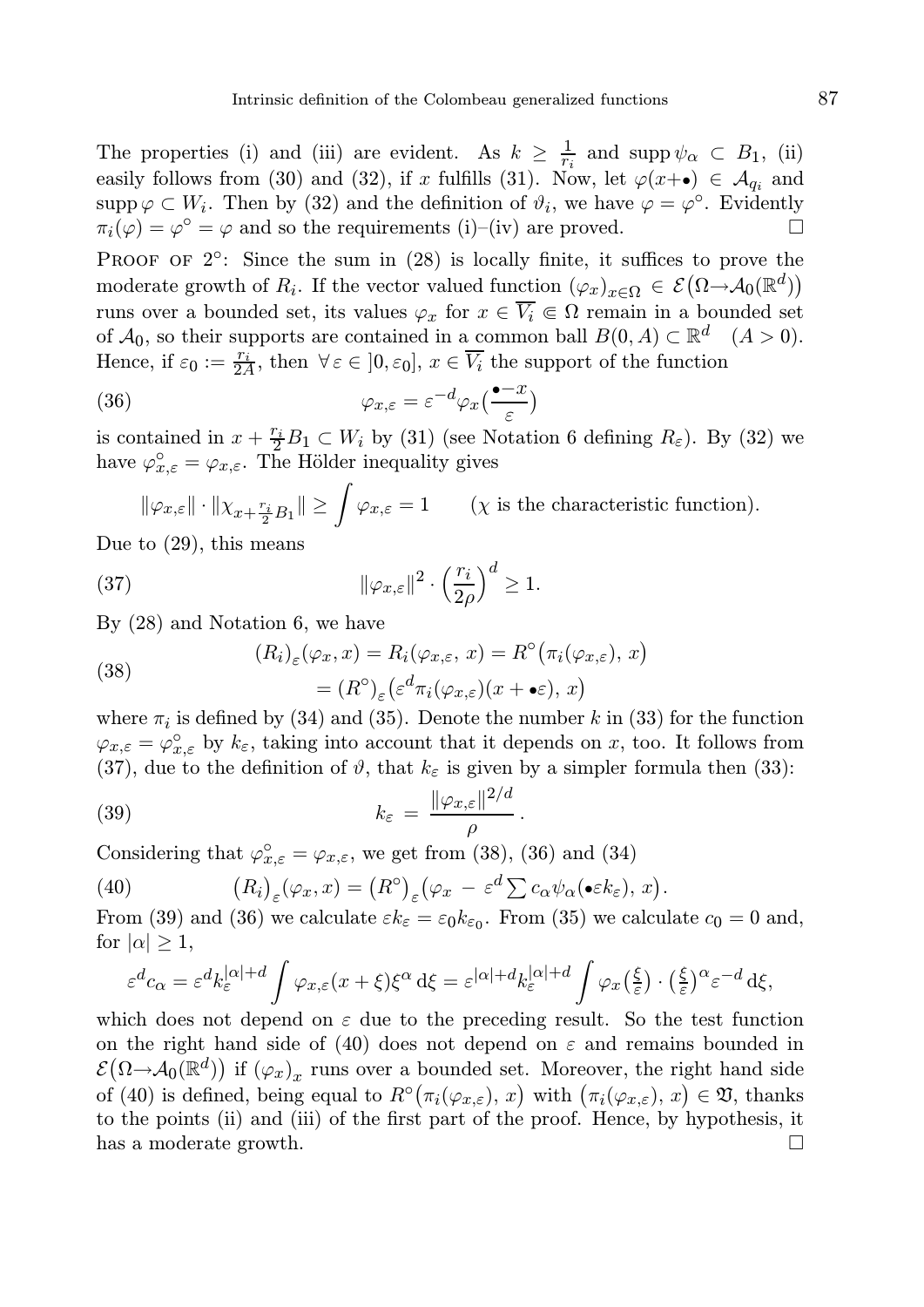**Remark 22** (Definition of the derivative). We define the derivative  $\partial_{e_j} \langle R \rangle$  of a generalized function  $\langle R \rangle$  (with respect to the j-th coordinate unit vector  $e_i$ ) in the same way as it is defined in [4]: If  $R_1$  is a representative of  $\langle R \rangle$  according to the definitions in [4], a representative of  $\partial_{e_j} \langle R \rangle$  is defined there to be  $\varphi, x \mapsto$  $\frac{\partial}{\partial x_j}R_1(\varphi, x)$ . As a consequence of Change 4 in notation, we have  $R_1(\varphi, x) =$  $R(\varphi(-x), x)$ . It follows

$$
\frac{\partial}{\partial x_j} R_1(\varphi, x) = dR(\varphi(\bullet - x), x) [-\partial_{e_j} \varphi(\bullet - x)] + \partial_{e_j} R(\varphi(\bullet - x), x).
$$

Hence (in our notation)  $\partial_{e_j} \langle R \rangle = \langle R' \rangle$  with

$$
R'(\varphi, x) = -\mathrm{d}R(\varphi, x)[\partial_{e_j}\varphi] + \partial_{e_j}R(\varphi, x).
$$

Recall our definition of the canonical embedding of  $\mathcal{D}'$  into  $\mathcal{G}$ : the canonical image of a distribution f in G has the function  $\varphi, x \mapsto \langle f, \varphi \rangle$  (independent on x) as a representative. Thus, with the usual definition of the differentiation of the distributions (by [16]) and with the definition above, the canonical embedding evidently commutes with the differentiation.

## Action of a  $\mathcal{C}^{\infty}$  diffeomorphism

**Change 23** (which we will not always keep). In the expression  $R(\varphi, x)$ , we consider the test function  $\varphi$  as a test density ([8]). While we are not dealing with coordinate diffeomorphisms, this change has no influence, as there is a one-to-one correspondence between a test function  $\varphi$  and the corresponding test density  $\varphi$ given by the formula

(41) 
$$
\underline{\varphi}(x) = \varphi(x)\underline{\mathrm{d}}x,
$$

where  $\underline{\mathrm{d}}x$  stands for the Lebesgue measure on  $\mathbb{R}^d$ . According to [10], we denote all odd differential forms (including densities) by underline letters. In the same way we denote also the spaces of odd differential forms. For instance,  $\mathcal{D}(\mathbb{R}^d)$  is the space of all test densities on  $\mathbb{R}^d$ . When the first variable of a representative is a test density, we will denote the representative and the spaces of representatives by underline letters as well, for instance  $R(\varphi, x)$ . We have to use this type of representatives, when we deal with generalized functions on a  $\mathcal{C}^{\infty}$  manifold (different from  $\Omega \subset \mathbb{R}^d$ ), but this is not necessary for generalized functions on  $\Omega \subset \mathbb{R}^d$ . Recall that similarly, for defining the distributions on a  $\mathcal{C}^{\infty}$  manifold of the dimension d, the space of the test functions  $D$  is replaced with  $\underline{\mathcal{D}}$ . Thanks to

the notion of density, we can define the image by a coordinate diffeomorphism in an easy and natural way.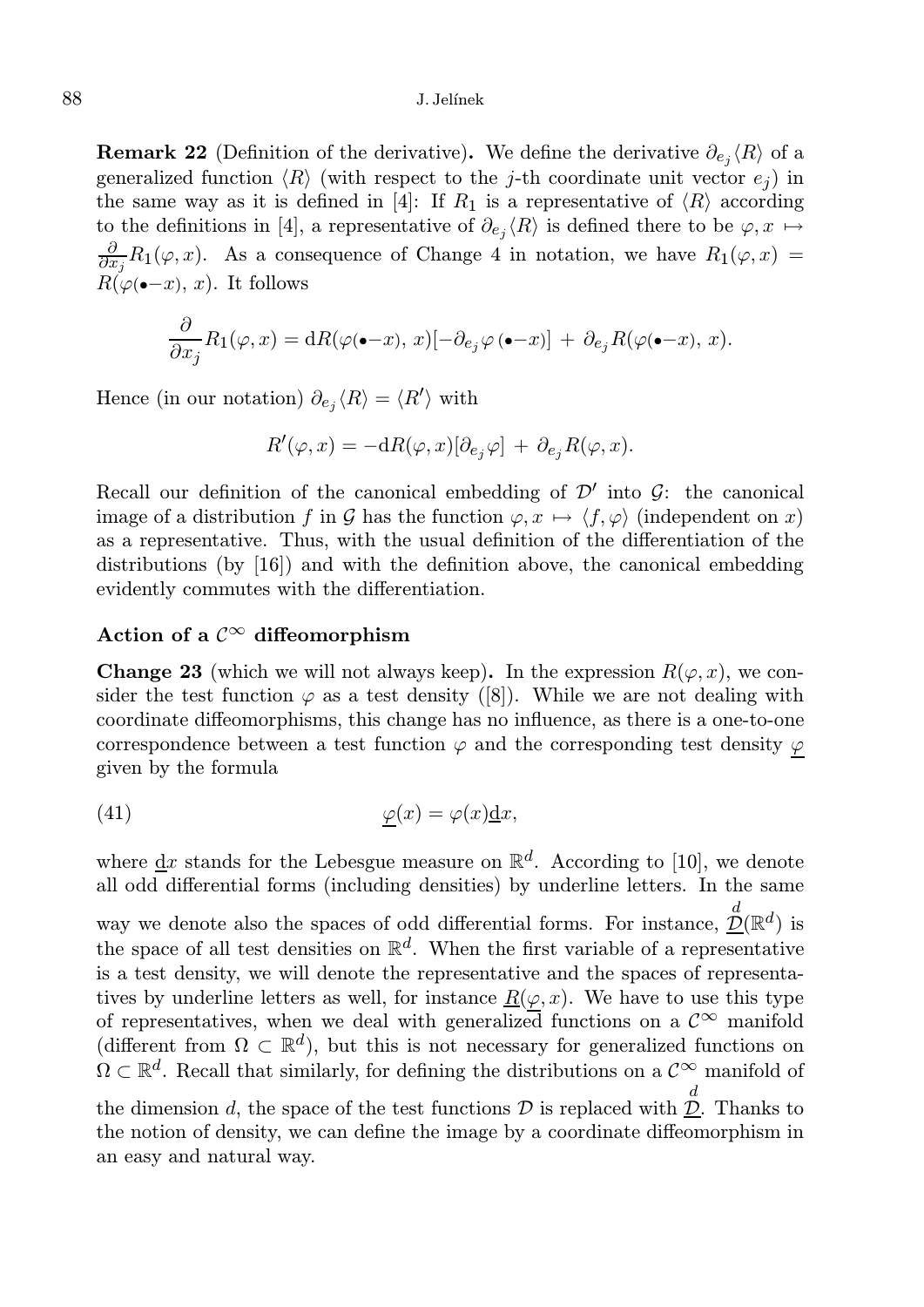**Definitions and notations 24.** Let  $\Omega$ ,  $\widetilde{\Omega}$  be open subsets of  $\mathbb{R}^d$  and  $\mu \leq \widetilde{\Omega} \to \Omega$ be a  $\mathcal{C}^{\infty}$  diffeomorphism. If f is a function on  $\Omega$ , then the function  $\widetilde{f} = f \circ \mu$ on  $\tilde{\Omega}$  is denoted also by  $\mu^* f$  (inverse image of  $f$ ). If  $\underline{\varphi}$  is a test density (or more generally an integrable density) on  $\Omega$ , then its inverse image  $\tilde{\varphi}$ , denoted by  $\varphi \circ \mu$  or  $\mu^* \underline{\varphi}$  or  $\underline{\varphi}(\mu(\widetilde{x}))$   $(\widetilde{x} \in \widetilde{\Omega})$  is defined to be the density on  $\widetilde{\Omega}$  given by the formula

$$
\int (\tau \circ \mu)(\underline{\varphi} \circ \mu) = \int \tau \underline{\varphi} \qquad \forall \, \tau \in \mathcal{D}(\Omega).
$$

Or directly, if  $\varphi$  corresponds to a function  $\varphi$  by (41), then  $\varphi \circ \mu$  corresponds to the function  $(\varphi \circ \mu)|J_\mu|$  where  $J_\mu$  is the Jacobian of  $\mu$ . Using another notation,  $\widetilde{\varphi}(\widetilde{x}) = \varphi(\mu(\widetilde{x})) \underline{d}\mu(\widetilde{x})$ , where  $\underline{d}\mu(\widetilde{x}) = |J_{\mu}(\widetilde{x})| \underline{d}\widetilde{x}$  stands for the inverse image of the Lebesgue measure  $\underline{\mathrm{d}}x$ . If the space of distributions  $\mathcal{D}'(\Omega)$  is defined to be the dual space to the space of the test densities  $\mathcal{D}(\Omega)$ , then the inverse image of a distribution  $f \in \mathcal{D}'(\Omega)$ , denoted by  $f \circ \mu$  or  $\mu^* f$  or  $f(\mu(\tilde{x}))$ , is defined by the formula

$$
\langle f \circ \mu, \underline{\varphi} \circ \mu \rangle = \langle f, \underline{\varphi} \rangle \quad (\underline{\varphi} \in \underline{\mathcal{D}}(\Omega)).
$$

Denote by  $\stackrel{d}{\mathcal{A}}_0$  the set of all  $\underline{\varphi} \in \stackrel{d}{\mathcal{D}}$  for which  $\int \underline{\varphi} = 1$ . If  $\langle \underline{R} \rangle \in \mathcal{G}$  is a generalized function with <u>R</u> as a representative, its inverse image  $\langle \widetilde{R} \rangle \in \mathcal{G}(\widetilde{\Omega})$  is defined to have as a representative the function  $\underline{R}$  defined by the formula

$$
\underline{\widetilde{R}}(\underline{\varphi}\circ\mu,\,\widetilde{x})=\underline{R}(\underline{\varphi},\,\mu(\widetilde{x}))\qquad(\underline{\varphi}\in\underline{\mathcal{A}}_0(\Omega)),
$$

i.e.

$$
\underline{\widetilde{R}}(\underline{\widetilde{\varphi}},\widetilde{x}) = \underline{R}(\underline{\widetilde{\varphi}} \circ \mu^{-1}, \mu(\widetilde{x})) \qquad (\underline{\widetilde{\varphi}} \in \underline{\widetilde{A}}_0(\widetilde{\Omega})).
$$

Using the notation with the test functions, we obtain

$$
\widetilde{R}(\widetilde{\varphi},\widetilde{x}) = R(|J_{\mu^{-1}}|\widetilde{\varphi}\circ\mu^{-1},\mu(\widetilde{x})) \qquad (\widetilde{\varphi} \in \mathcal{A}_0(\widetilde{\Omega})).
$$

We denote  $\widetilde{R}$  by  $\mu^*R$ ,  $\underline{\widetilde{R}}$  by  $\mu^*\underline{R}$ .

**Remark 25.** In [5] it is proved that  $\mu^*R \in \mathcal{E}_M[\tilde{\Omega}]$  for  $R \in \mathcal{E}_M[\Omega]$  and that the inverse image of an element of  $\mathcal N$  is again an element of  $\mathcal N$ , but the basic definitions in [5] are not exactly the same as we have here. From the last formula, using the definition of  $R_{\varepsilon}$  in Notation 6, we deduce the relation between  $\widetilde{R}_{\varepsilon}$  and  $R_{\varepsilon}$ :

$$
R_{\varepsilon}(\widetilde{\varphi},\widetilde{x})=R_{\varepsilon}(\varphi,x)
$$

with

(42) 
$$
x = \mu(\widetilde{x}), \quad \varphi(\xi) = \left| J_{\mu^{-1}}(x + \xi \varepsilon) \right| \widetilde{\varphi} \left( \frac{\mu^{-1}(x + \xi \varepsilon) - \widetilde{x}}{\varepsilon} \right),
$$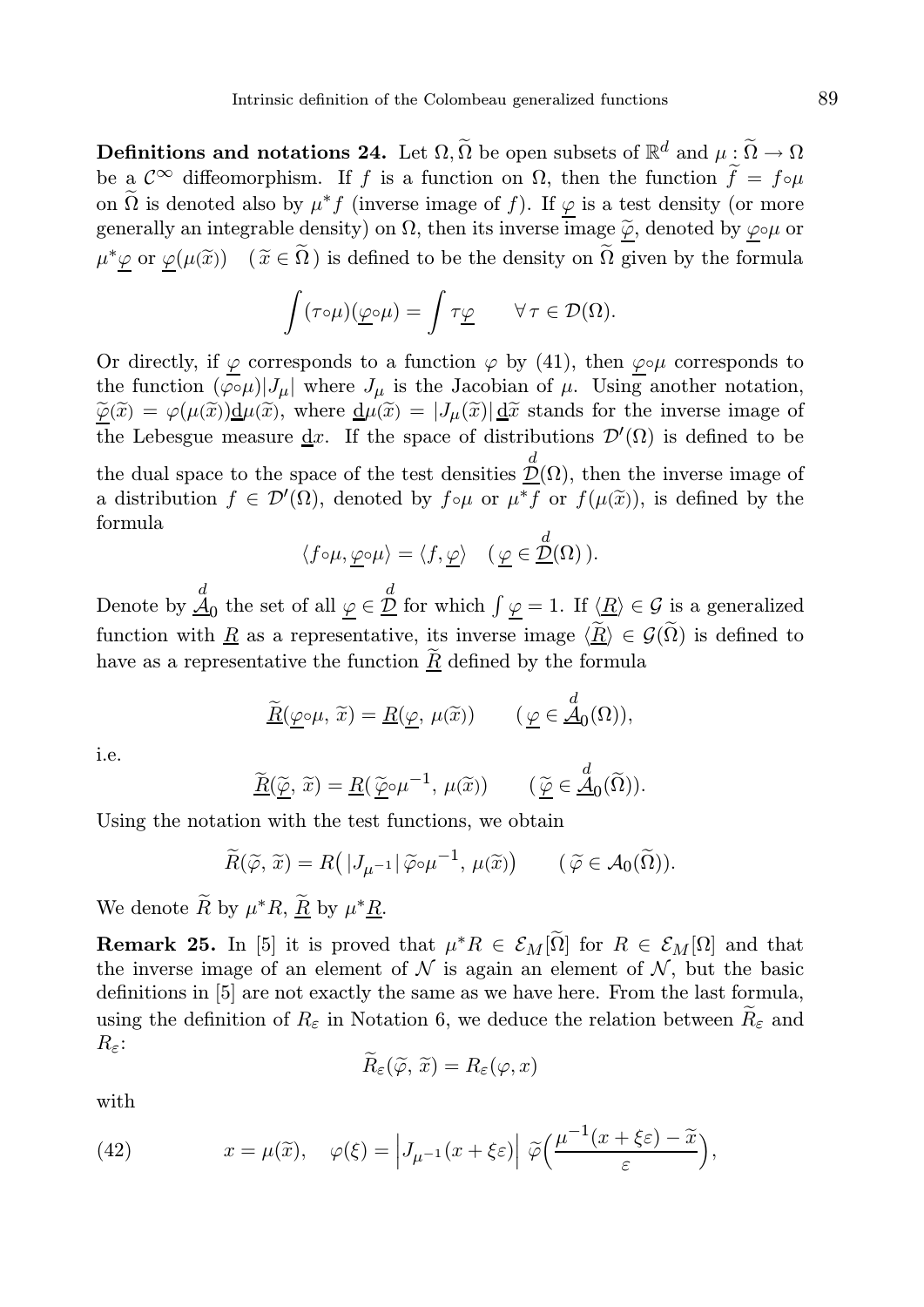provided

$$
\widetilde{\varphi} \in \mathcal{A}_0\left(\frac{\widetilde{\Omega} - \widetilde{x}}{\varepsilon}\right).
$$

More precisely: The diffeomorphism

(43) 
$$
\xi \mapsto \frac{\mu^{-1}(x + \xi \varepsilon) - \tilde{x}}{\varepsilon} \qquad (\tilde{x} \in \tilde{\Omega}, \ x = \mu(\tilde{x}) \in \Omega)
$$

has the open set  $\frac{\Omega - x}{\varepsilon}$  as its domain and  $\frac{\Omega - \tilde{x}}{\varepsilon}$  as its rang. Thus,  $\varphi$  is defined by (42) on  $\frac{\Omega - x}{\varepsilon}$ , only. We extend  $\varphi$ , putting  $\varphi(\xi) = 0$  if  $\varphi$  is not defined by (42). Thus,  $\varphi$  is a smooth function on  $\mathbb{R}^d$ ,  $\varphi \in \mathcal{A}_0(\frac{\Omega - x}{\varepsilon})$ .

(42) is the formula (2) in [5], by which Colombeau defined the inverse image of a generalized function and proved that the inverse image of an element of  $\mathcal N$  is again an element of  $N$ . This proof will be valid for us, too, when only we have proved the following proposition, because our Definition 18.4° does not differ essentially from the definition in [5].

# **Proposition.** We have  $\widetilde{R} \in \mathcal{E}_M[\widetilde{\Omega}]$  for  $R \in \mathcal{E}_M[\Omega]$ .

PROOF: According to Definition 8, choose a compact  $\widetilde{K} \Subset \widetilde{\Omega}$  and denote  $K =$  $\mu(\widetilde{K})$ . For  $(\widetilde{\varphi}_{\widetilde{x}})_{\widetilde{x}\in\widetilde{\Omega}} \in \mathcal{E}(\widetilde{\Omega}\rightarrow\mathcal{A}_0(\mathbb{R}^d)),$  define  $\varphi_x$  by (42) (if it is possible), depending on  $\varepsilon$ , so that  $R_{\varepsilon}(\widetilde{\varphi}_{\widetilde{x}}, \widetilde{x}) = R_{\varepsilon}(\varphi_x, x)$ . We want to prove: If  $(\widetilde{\varphi}_{\widetilde{x}})_{\widetilde{x} \in \widetilde{\Omega}}$  runs over a bounded subset of  $\mathcal{E}(\widetilde{\Omega} \to \mathcal{A}_0(\mathbb{R}^d))$  and if  $\varepsilon \in ]0, \varepsilon_0]$ , with  $\varepsilon_0$  sufficiently small, then  $(\varphi_x)_x$  remains bounded in  $\mathcal{E}(\Omega' \to \mathcal{A}_0(\mathbb{R}^d))$  for some open neighborhood  $\Omega'$  of K in  $\Omega$ . Then we deduce the moderate growth of  $\widetilde{R}_{\varepsilon}$  from the moderate growth of  $R_{\varepsilon}$ .

Choose  $h > 0$  such that

$$
\overline{K}+\overline{B}(0,2h)\subset\Omega,\quad K+\overline{B}(0,2h)\subset\Omega.
$$

As  $(\widetilde{\varphi}_{\widetilde{x}})_{\widetilde{x} \in \widetilde{\Omega}}$  runs over a bounded subset of  $\mathcal{E}(\widetilde{\Omega} \to \mathcal{A}_0(\mathbb{R}^d))$ , there is an open ball  $B(0, r) \subset \mathbb{R}^d$  containing the supports of all  $(\widetilde{\varphi}_{\widetilde{x}})$  with  $\widetilde{x} \in \widetilde{K} + \overline{B}(0, h)$ . Let  $\ell \geq 1$ be a (Lipschitz) constant satisfying

(44) 
$$
\tilde{x}_1 \in \tilde{K} + \overline{B}(0, h), \|\tilde{x}_1 - \tilde{x}_2\| \le h \Rightarrow \|\mu(\tilde{x}_1) - \mu(\tilde{x}_2)\| \le \ell \|\tilde{x}_1 - \tilde{x}_2\|,
$$
  

$$
x_1 \in K + \overline{B}(0, h), \ \|x_1 - x_2\| \le h \Rightarrow \|\mu^{-1}(x_1) - \mu^{-1}(x_2)\| \le \ell \|x_1 - x_2\|.
$$

Let

(45) 
$$
\varepsilon \in \left]0, \frac{h}{\ell^2 r}\right].
$$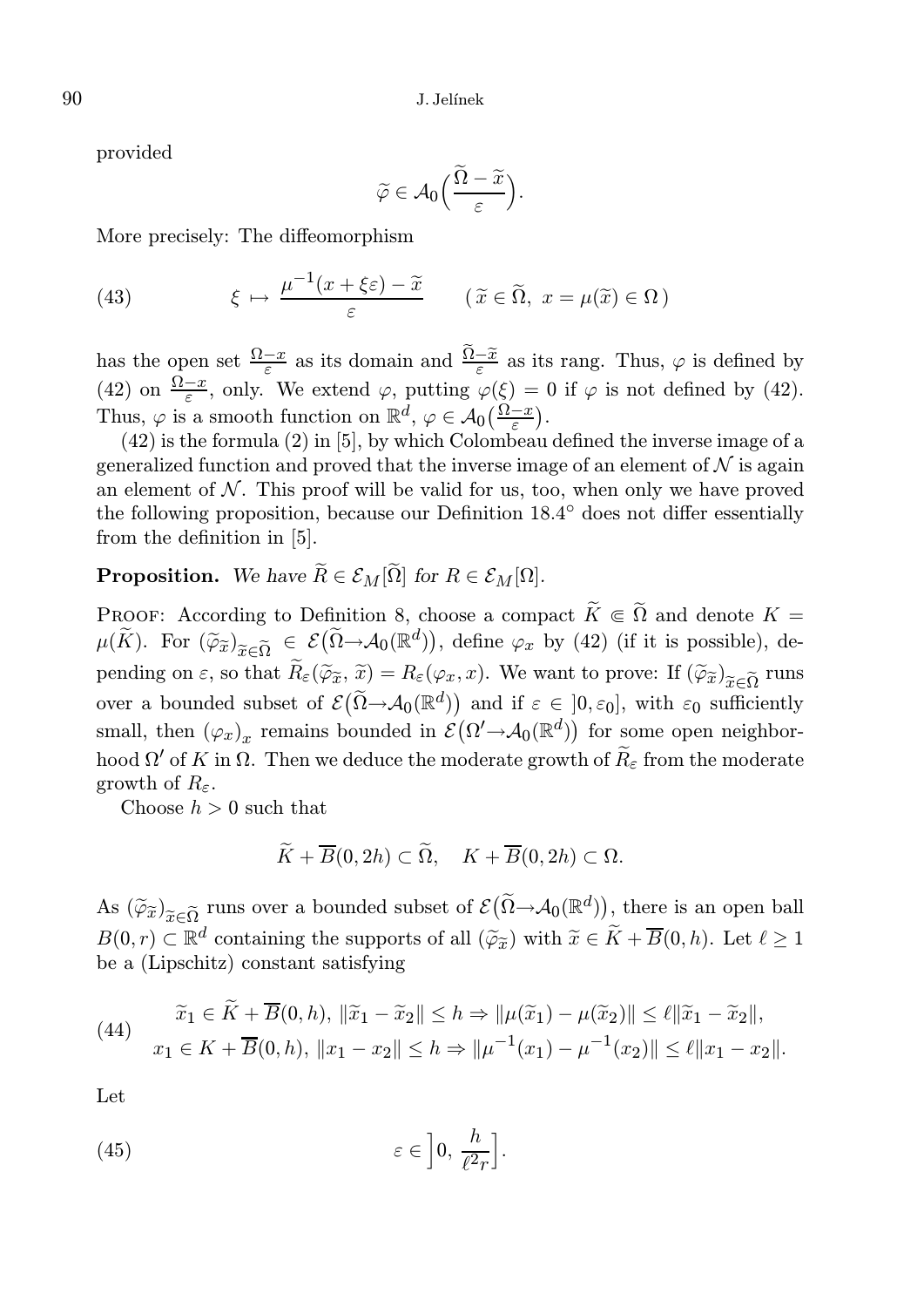If  $\|\xi\| < \ell r$ , then  $\|\xi \varepsilon\| \leq \frac{h}{\ell} \leq \frac{h}{n}$  and we see by (44) that the diffeomorphisms (43) are well defined for  $x \in K + \overline{B}(0, h)$ , and we have

(46) 
$$
\left\|\frac{\mu^{-1}(x+\xi\varepsilon)-\widetilde{x}}{\varepsilon}\right\| \leq \ell \|\xi\| \qquad (\widetilde{x}=\mu^{-1}(x)).
$$

On the other hand, if  $\|\widetilde{\xi}\| < r$ , we see similarly that

$$
\frac{\mu^{-1}(x+\xi\varepsilon)-\widetilde{x}}{\varepsilon}=\widetilde{\xi}
$$

for some well defined  $\xi$  and we have  $\|\xi\| \leq \ell \|\widetilde{\xi}\| < \ell r$ . Hence, the supports of  $\varphi_x$  are contained in  $B(0, \ell r)$ . For proving the proposition, it is sufficient to prove that each derivative

$$
\frac{\partial^{|\alpha|}}{\partial x^{\alpha}} \frac{\partial^{|\beta|}}{\partial \xi^{\beta}} \frac{\mu^{-1}(x + \xi \varepsilon) - \mu^{-1}(x)}{\varepsilon}
$$

remains bounded, when  $x \in K + B(0, h)$ ,  $\|\xi\| \leq \ell r$  and  $\varepsilon$  fulfills (45). For  $|\beta| \geq 1$ this is evident and for  $\beta = 0$  this can be deduced in exactly the same way as (46) for  $\alpha = 0$ .

Now we see that the definition above of the inverse image of a generalized function is correct and  $\mu^*$ :  $\mathcal{G}[\Omega] \to \mathcal{G}[\tilde{\Omega}]$  is an isomorphism of linear spaces commuting with restriction (sheaf morphism). It is immediate that the canonical embedding

$$
\begin{aligned}\n\mathcal{D}'(\Omega) \to & \mathcal{G} \\
f \mapsto \langle R \rangle \quad \text{ with } \ R(\varphi, x) = \langle f, \varphi \rangle \quad \text{(independent on } x)\n\end{aligned}
$$

is a sheaf isomorphism commuting with  $\mu^*$ . This allows us to define, on a  $\mathcal{C}^{\infty}$ manifold  $M$ , a space of generalized functions containing distributions, as it is done in [5]: Let  $(\mu_i, \Omega_i)_{i \in I}$  be an atlas on M, where  $\mu_i : \Omega_i \to \Omega'_i$  is a diffeomorphism of an open set  $\Omega_i \subset M$  onto an open set  $\Omega'_i \subset \mathbb{R}^d$ . Then a generalized function F on M is defined by a family  $(F_i)_i$  of generalized functions  $F_i \in \mathcal{G}(\Omega'_i)$  fulfilling the compatibility conditions

(47) 
$$
F_i = F_j \circ (\mu_j \circ \mu_i^{-1}) \quad \text{on} \quad \Omega'_i \cap \mu_i \circ \mu_j^{-1} \Omega'_j
$$

(provided the latter intersection is non-empty). Similarly, a distribution f on M can be defined by a family  $(f_i)_i$  of distributions  $f_i \in \mathcal{D}'(\Omega'_i)$  fulfilling the same compatibility conditions. Since the compositions with the diffeomorphisms commute with the canonical embedding, we get the canonical embedding of the space of the distributions into the space of the generalized functions on  $M$ , as we have it on  $\Omega'_i \subset \mathbb{R}^d$ .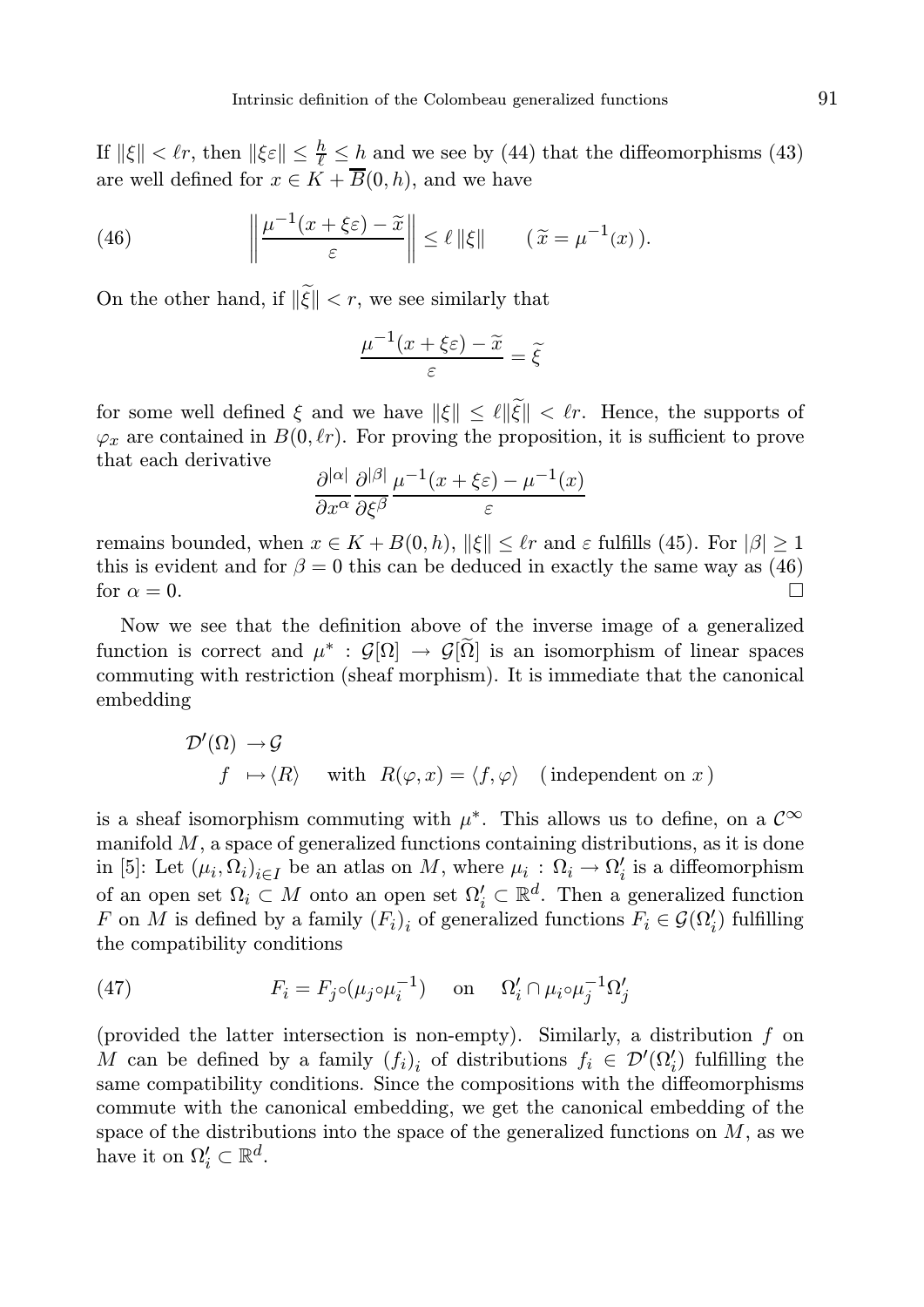#### 92 J. Jelínek

26. The following theorem provides us a global definition of a generalized function on a  $\mathcal{C}^{\infty}$  manifold (besides the local definition above). A manifold is always supposed paracompact.

**Theorem.** Let M be a  $\mathcal{C}^{\infty}$  manifold with an atlas  $(\mu_i, \Omega_i)_{i \in I}$  and let a generalized function F on M be defined by a family  $(F_i)_i$  satisfying (47). Then there is

a complex valued function  $\underline{R}$ , defined on  $\underline{A}_0(M) \times M$ , such that the functions

(48) 
$$
\underline{R}'_i : \underline{A}_0(\Omega'_i) \times \Omega'_i \to \mathbb{C}
$$

$$
\underline{\varphi}', \quad x' \mapsto R(\underline{\varphi}' \circ \mu_i, \mu_i^{-1}(x'))
$$

are representatives of the generalized functions  $F_i$ .

Before proving the theorem, we introduce some notions and prove some preliminary results.

**Notation 27.** We have still an atlas  $(\mu_i, \Omega_i)_{i \in I}$ , where  $\mu_i : \Omega_i \to \Omega'_i$  is a diffeomorphism of an open set  $\Omega_i \subset M$  onto an open set  $\Omega_i' \subset \mathbb{R}^d$ . If a complex valued function  $\underline{R}$  is defined at least on  $\underline{A}_0(\Omega_i) \times \Omega_i$  (for some  $i \in I$ ), then, similarly to the notation  $\mu^* \underline{R}$  introduced in Notations 24, the function  $\underline{R}'_i$ , defined by (48) in the theorem, will be denoted by  $\mu_i^{-1*}\underline{R}$ . Similarly, if  $\underline{R}'_i$  :  $\stackrel{d}{\mathcal{A}}_0(\Omega'_i) \times \Omega'_i \to \mathbb{C}$  is given, then the function  $\underline{R}_i$ :  $\overset{d}{\underline{A}}_0(\Omega_i) \times \Omega_i \to \mathbb{C}$ , defined by

$$
\underline{R}_i(\underline{\varphi}, x) := \underline{R}'_i(\underline{\varphi} \circ \mu_i^{-1}, \mu_i(x)) \qquad (\underline{\varphi} \in \underline{\mathcal{A}}_0(\Omega_i), x \in \Omega_i),
$$
oted by  $\mu^* R'$ .

will be denoted by  $\mu_i^* \underline{R}'_i$ .

Each function  $\underline{R}$  in Theorem 26 is called a representative of  $F$ . We write  $F = \langle \underline{R} \rangle$ . Evidently, this notion (as well as the other notions introduced below) does not depend on the chosen atlas on M. We denote by  $\mathcal{E}[M]$  the linear space of all complex valued  $\mathcal{C}^{\infty}$  functions on  $\underline{\mathcal{A}}_0(M)\times M$ . We denote by  $\underline{\mathcal{E}}_M[M]$  the linear space of all  $\underline{R} \in \underline{\mathcal{E}}[M]$  such that, for all  $i \in I$ ,  $\mu_i^{-1*}\underline{R} \in \underline{\mathcal{E}}_M[\Omega'_i]$ . If  $\underline{R} \in \underline{\mathcal{E}}_M[M]$ , then the family  $(F_i)_i$ , with  $F_i = \langle \mu_i^{-1*} \underline{R} \rangle$ , fulfills the compatibility condition (47). Thus, it defines a generalized function F on M such that  $\underline{R}$  is a representative of F.

We denote by  $\mathcal{N}[M]$  the linear space of all  $R \in \mathcal{E}[M]$  such that, for all  $i \in I$ ,  $\mu_i^{-1*} \underline{R} \in \underline{\mathcal{N}}[\Omega_i']$ . Evidently,  $\underline{\mathcal{N}}[M]$  is an ideal in  $\underline{\mathcal{E}_M}[M]$  and, when we have proved Theorem 26, we will see that the space of all generalized functions on M is equal to  $\frac{\mathcal{E}_M[M]}{M[M]}$  $\frac{N[N]}{N[M]}$ .

**28.** We want to generalize Notation 20 replacing  $\mathbb{R}^d$  with M. Note, however, that the spaces  $A_q$  cannot be defined independently of the coordinate system, except of  $\stackrel{d}{\mathcal{A}}_0$ . So, we will accept only  $q=0$ . The following is similar to Notation 20, Proposition 20 and Theorem 21.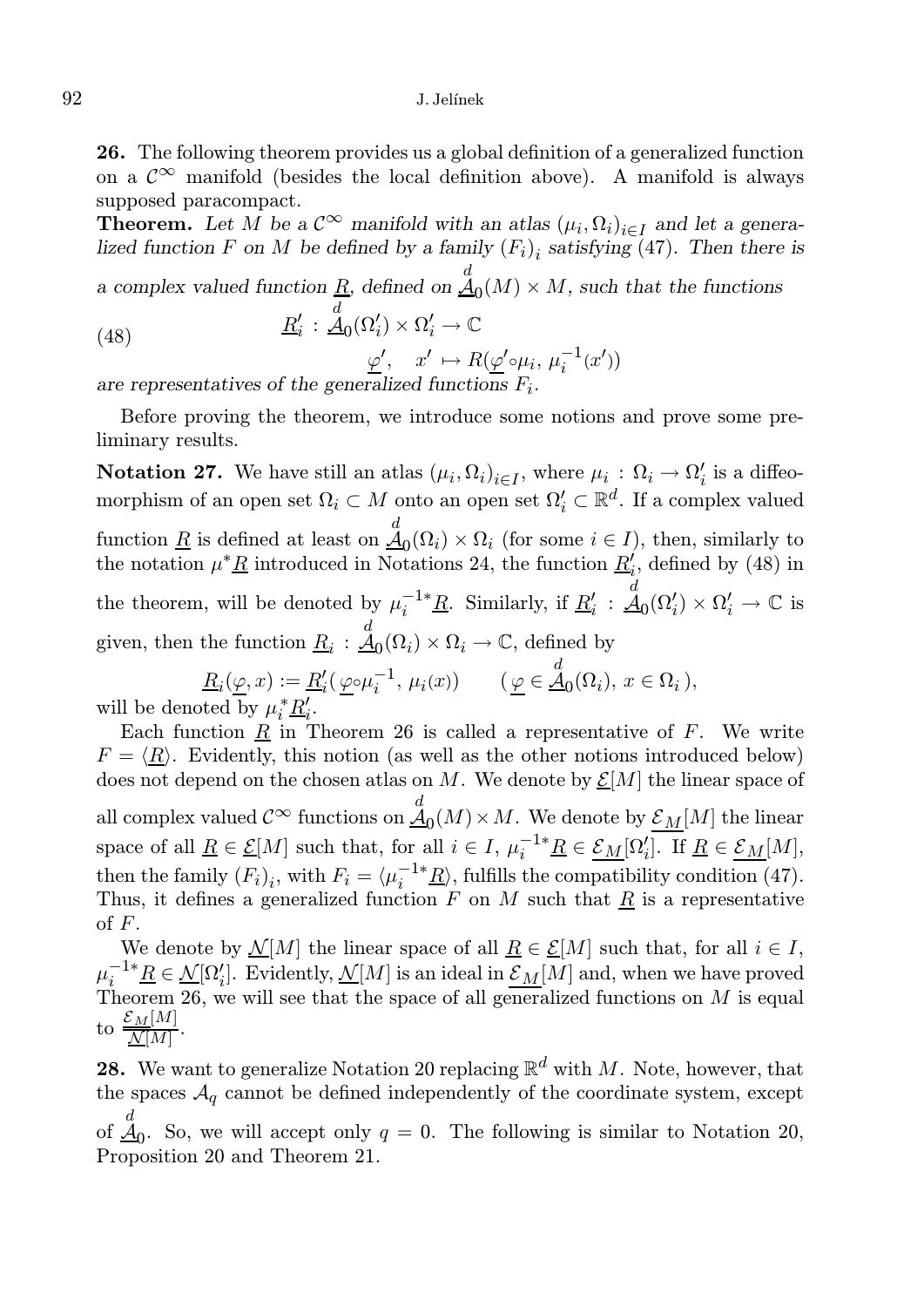Notation. Let  $Ω$  be an open set in  $M$ .

1<sup>°</sup>. Let  $(U_x)_{x \in \Omega}$  be a family of open neighborhoods of points x in  $\Omega$ , which are locally uniform in the following sense: for every coordinate chart  $(\mu_i, \Omega_i)$  and for every *i*, the family  $(\mu_i(U_{\mu_i^{-1}(x')}\cap\Omega_i))_{x'\in\Omega'_i}$  of open neighborhoods of points  $x' \in \Omega'_i = \mu_i \Omega_i \subset \mathbb{R}^d$  is locally uniform. Under these hypotheses we denote by

$$
\underline{\mathfrak{U}} = \underline{\mathfrak{U}}((U_x)_{x \in \Omega}) = \left\{ (\underline{\varphi}, x); \, x \in \Omega, \, \underline{\varphi} \in \underline{\mathcal{A}}_0(U_x) \right\}.
$$

**2**°. Let  $(V_j)_{j \in J}$  be an open covering of  $\Omega, V_j \subset \Omega$ . Denote by

$$
\underline{\mathfrak{V}} = \underline{\mathfrak{V}}((V_j)_{j \in J}) = \Big\{ (\underline{\varphi}, x); \, \exists \, j \in J \text{ such that } x \in V_j, \, \underline{\varphi} \in \underline{\mathcal{A}}_0(V_j) \Big\}.
$$

**Proposition.** For each set <u>U</u> according to 1<sup>°</sup> there is a set  $\mathfrak{V} \subset \mathfrak{U}$  according to 2<sup>o</sup>. For each set  $\underline{\mathfrak{V}}$  according to 2<sup>o</sup> there is a set  $\underline{\mathfrak{V}} \subset \underline{\mathfrak{V}}$  according to 1<sup>o</sup>.

This can be proved in the same way as Proposition 20: Taking a refining, we can suppose that every neighborhood  $U_x$  or  $V_j$  is a coordinate chart and we work, if needed, with the coordinate images.

**Theorem. 1**°. Let  $\underline{R}$ ° be a  $C^{\infty}$  function defined on a set  $\underline{\mathfrak{V}}((V_j)_{j\in J})$ . Then there is a  $\mathcal{C}^{\infty}$  function  $\underline{R}$  on  $\underline{\mathcal{A}}_0(M) \times \Omega$  coinciding with  $\underline{R}^{\circ}$  on some set  $\underline{\mathfrak{U}}((U_x)_{x \in \Omega})$ .

 ${\bf 2}^\circ$ . Suppose in addition that, for every  $V_j,$  the function  $\underline{R}^\circ$ , restricted on  $\underline{\mathcal{A}}_0(V_j)\times$  $V_j$ , belongs to  $\underline{\mathcal{E}_M}[V_j]$ . Then the function R, from the part 1<sup>°</sup> of the theorem, belongs to  $\mathcal{E}_M[\overline{\Omega}]$ .

PROOF: 1<sup>°</sup> can be proved in the same way as Theorem 21.1<sup>°</sup>, however the mapping  $\pi_i$  will be defined in a simpler way: we choose  $\underline{\psi}_i \in \underline{\mathcal{A}}_0(V_i)$  and replace the formula (34) with

(34') 
$$
\pi_i(\underline{\varphi}) = \vartheta_i \underline{\varphi} - c_0 \underline{\psi}_i, \qquad \pi_i(\underline{\varphi}) \in \underline{\mathcal{A}}_0(V_i).
$$

 $2^{\circ}$ is evident.  $\Box$ 

## 29.

PROOF OF THEOREM 26: Without a loss of generality, we can suppose that  $(\Omega_i)_{i \in I}$  is a locally finite open covering of M with relatively compact sets. Choose an open covering  $(W_i)_{i \in I}$  with  $\overline{W_i} \subset \Omega_i$ , a decomposition of the unity  $\sum \tau_i = 1$ on M with  $\tau_i \in \mathcal{D}(W_i)$ , and, for each  $i \in I$ , a representative  $\underline{S}'_i$  of  $F_i$  on  $\Omega'_i$ . Denote by  $\underline{S}_i = \mu_i^* \underline{S}'_i \in \underline{\mathcal{E}_M}[\Omega_i]$ , i.e.

$$
\underline{S}_i(\underline{\varphi},x) = \underline{S}'_i(\underline{\varphi} \circ \mu_i^{-1}, \mu_i(x)) \qquad (x \in \Omega_i, \underline{\varphi} \in \underline{A}_0(\Omega_i)).
$$

$$
\Box
$$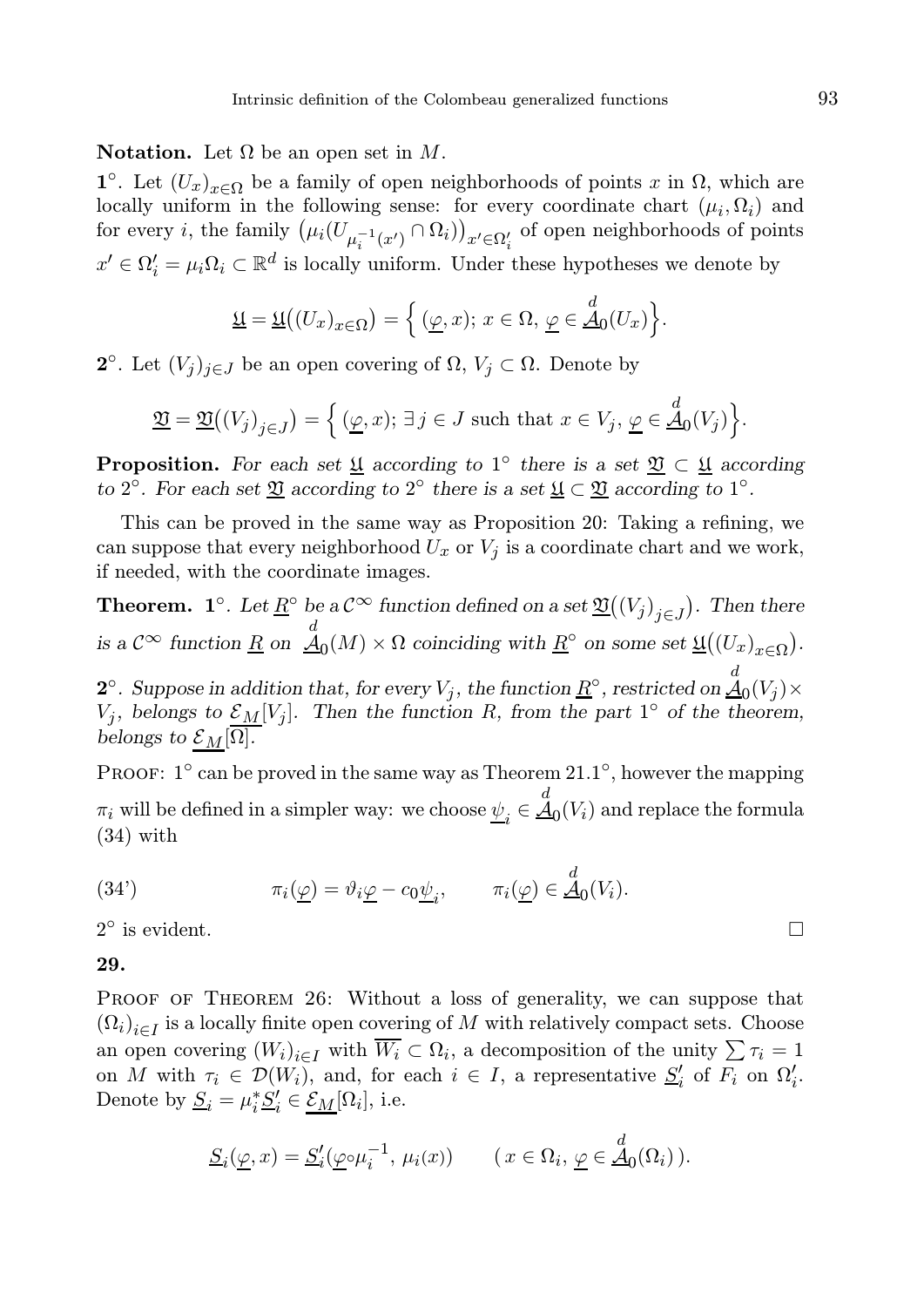Define

$$
\underline{S}(\underline{\varphi},x) := \sum_{i \in I} \tau_i(x) \underline{S}_i(\underline{\varphi},x)
$$

for

$$
(\underline{\varphi}, x) \in \underline{\mathfrak{U}}((U_x)_{x \in M}) \quad \text{with} \quad U_x := \bigcap_{x \in \overline{W_i}} \Omega_i.
$$

By Proposition 28 and Theorem 28, there is a function  $\underline{R} \in \mathcal{E}_M[M]$  which coincides with S on some set  $\mathfrak{V}((V_j)_{j\in J}) \subset \mathfrak{U}((U_x)_{x\in M})$ . The latter inclusion means:

(49) If  $V_j \cap W_i \neq \emptyset$ , then  $V_j \subset \Omega_i$ .

Having chosen an index  $i_0 \in I$ , we want to prove that  $\underline{R}^\circ := \mu_{i_0}^{-1*} \underline{R} - \underline{S}'_{i_0} \in$  $\mathcal{N}[\Omega'_{i_0}]$ . We will use Proposition 19.2° ( $\mathcal N$  as a local property) for this aim, proving that  $\underline{\tilde{R}}^{\circ} \in \mathcal{N}[V']$  for each open set  $V'$  relatively compact in some set  $\mu_{i_0}(V_j \cap \Omega_{i_0})$  $(j \in J)$ . For  $x \in V_j$  and  $\underline{\varphi} \in \underline{\mathcal{A}}_0(V_j)$ , we have  $\underline{R}(\underline{\varphi}, x) = \underline{S}(\underline{\varphi}, x)$ , and so for  $x' \in V'$  and  $\underline{\varphi}' \in \underline{\mathcal{A}}_0(V')$ , we have

$$
\underline{R}^{\circ}(\underline{\varphi}', x') = \sum_{i \in I} \tau_i(\mu_{i_0}^{-1}(x'))(\mu_{i_0}^{-1*} \underline{S}_i(\underline{\varphi}', x') - \underline{S}'_{i_0}(\underline{\varphi}', x')),
$$

where the sum is locally finite (finite on  $\overline{V'}$ ). If  $\tau_i(\mu_{i_0}^{-1}(x')) \neq 0$  at a point  $x' \in \overline{V'}$ , then by (49), we have  $V_j \subset \Omega_i$ . Thus  $\underline{S}_i = \mu_i^* \underline{S}'_i$  on  $\underline{A}_0(V_j) \times V_j$  and

$$
\underline{R}^{\circ}(\underline{\varphi}', x') = \sum_{i \in I} \tau_i(\mu_{i_0}^{-1}(x'))((\mu_i \circ \mu_{i_0}^{-1})^* \underline{S}'_i(\underline{\varphi}', x') - \underline{S}'_{i_0}(\underline{\varphi}', x')).
$$

This belongs to  $\mathcal{N}[V']$  by the compatibility conditions (47).

Acknowledgments. The author is very much indebted to Prof. J.F. Colombeau for a collaboration, which gave the main ideas for this paper.

#### **REFERENCES**

- [1] Biagioni H.A., A Nonlinear Theory of Generalized Functions, Lecture Notes in Math. 1421, Springer-Verlag, 1990.
- [2] Colombeau J.F., Differential Calculus and Holomorphy, North Holland Math. Studies 64, 1982.
- [3] Colombeau J.F., New Generalized Functions and Multiplication of Distributions, North Holland Math. Studies 84, 1984.
- [4] Colombeau J.F., Elementary Introduction to New Generalized Functions, North Holland Math. Studies 113, 1985.